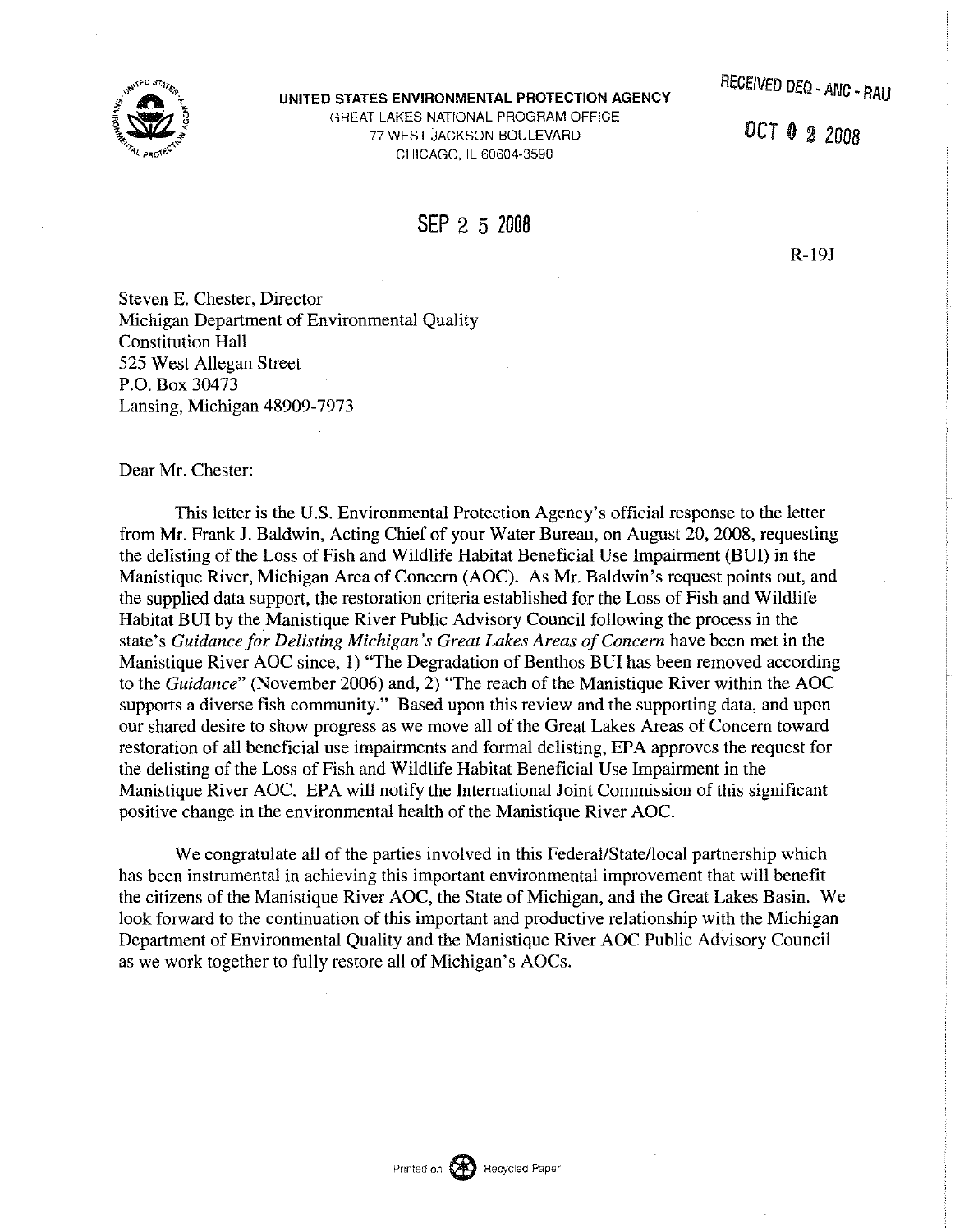If I or my staff can be of further service to you, please do not hesitate to contact me.

Sincerely,

Walter W. Varal

Great Lakes National Program Manager

cc: Representative Bart Stupak

Frank Baldwin, Michigan Department of Environmental Quality Julie Sims, Michigan Department of Environmental Quality Roger Eberhardt, Michigan Department of Environmental Quality Corey Barr, City of Manistique Mayor Dave Peterson, City of Manistique Gary Gulezian, USEPA- Great Lakes National Program Office Anthony Kizlauskas, USEPA- Great Lakes National Program Office Mark Elster, USEPA- Great Lakes National Program Office Pete Christich, USEPA- Office of International Activities Dr. Karen E. Vigmostad, Great Lakes Regional Office, International Joint Commission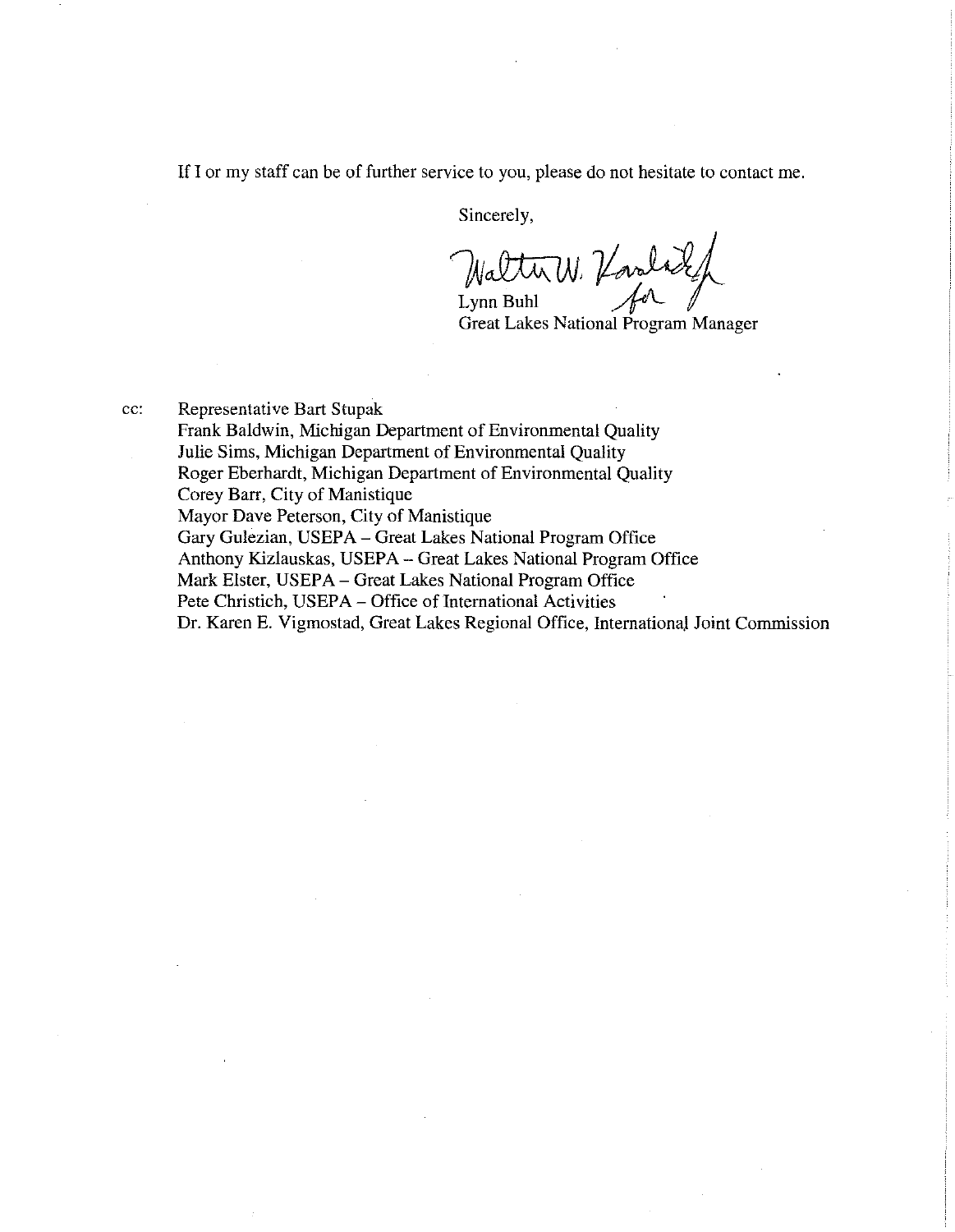

#### **STATE OF MICHIGAN** DEPARTMENT OF ENVIRONMENTAL QUALITY LANSING



JENNIFFR M. GRANHOLM **GOVERNOR** 

August 20, 2008

Mr. Gary Gulezian, Director **Great Lakes National Program Office** United States Environmental Protection Agency Region 5 77 West Jackson Boulevard (G-17J) Chicago, Illinois 60604-3507

Dear Mr. Gulezian:

The purpose of this letter is to request the U.S. Environmental Protection Agency (U.S. EPA), Great Lakes National Program Office's (GLNPO) concurrence with the removal of the Loss of Fish and Wildlife Habitat Beneficial Use Impairment (BUI) in the Manistique River Area of Concern (AOC). The Michigan Department of Environmental Quality (MDEQ) has evaluated the restoration of this BUI based on the process in the state's Guidance for Delisting Michigan's Great Lakes Areas of Concern, which is consistent with the U.S. Policy Committee's Delisting Principles and Guidelines document. The MDEQ has determined that the Manistique River AOC has met the restoration criteria for the Loss of Fish and Wildlife Habitat BUI and that the BUI should be removed from the list of impairments in the Manistique River AOC.

Enclosed please find supporting documentation for the removal of the Loss of Fish and Wildlife Habitat BUI in the Manistique River AOC, including the recommendation briefing paper from the MDEQ's technical staff and a letter of support from the Manistique River Public Advisory Council.

We look forward to our continuing partnership in the AOC Program, and working closely with the U.S. EPA, GLNPO in the delisting of AOCs. If you need further information or assistance, please contact Ms. Julie Sims, Aquatic Nuisance Control and Remedial Action Unit, Surface Water Assessment Section, Water Bureau, at 517-373-2732, or you may contact me.

Sincerely

Frank J. Baldwin, Acting Chief Water Bureau 517-335-4176

**Enclosures** 

cc/enc: Ms. Diana Klemans, MDEQ cc: Mr. Mark Elster, U.S. EPA Mr. Tony Kizlauskas, U.S. EPA Ms. Vicki Thomas, U.S. EPA Mr. James K. Cleland, MDEQ Mr. Richard Hobria, MDEQ Ms. Julie Sims, MDEQ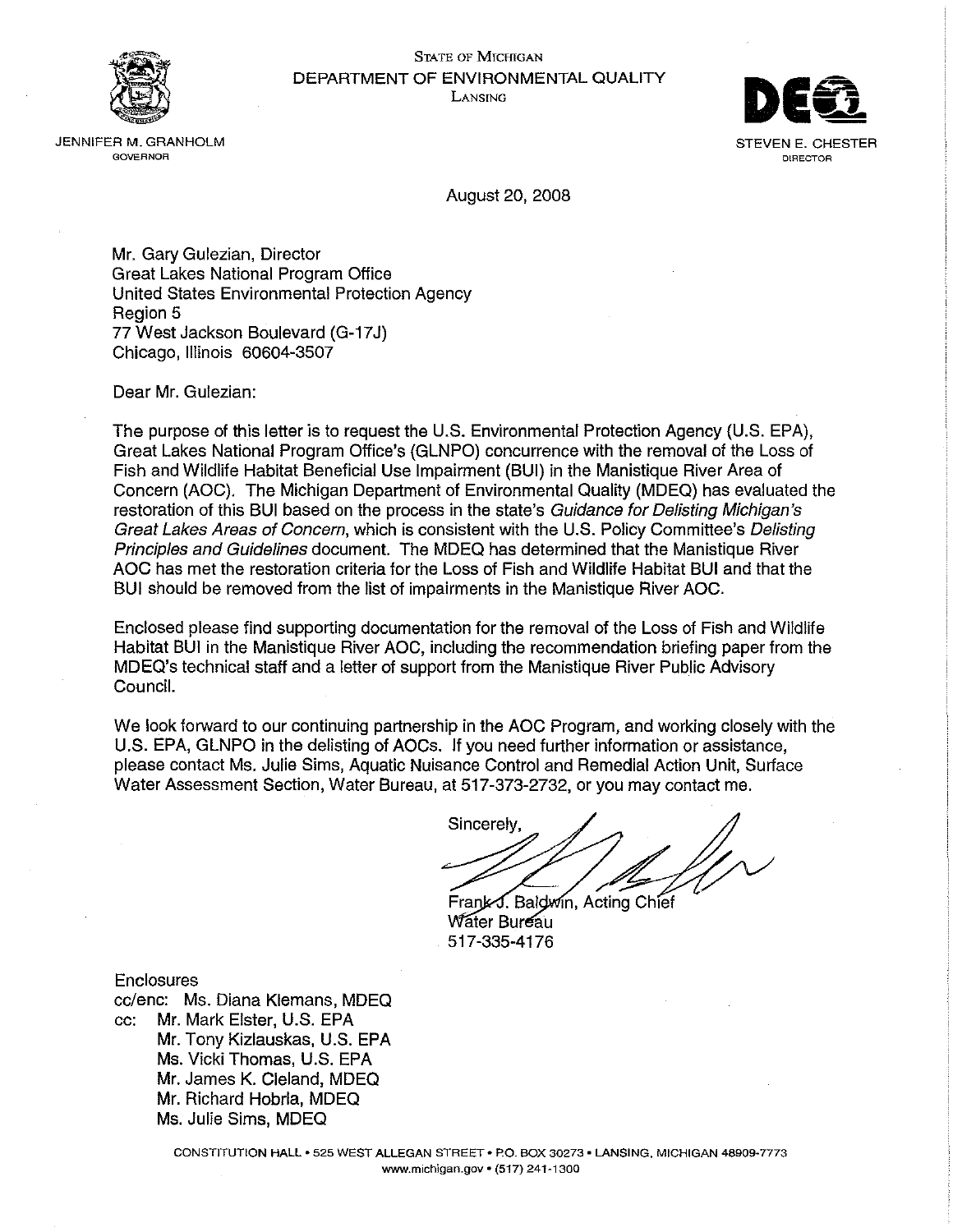## **Briefing Paper Removal of the Loss of Fish and Wildlife Habitat Beneficial Use Impairment for the Manistique River Area of Concern**

### Issue or Request

Based upon the review of Remedial Action Plan (RAP) documentation and consultation with agency staff, we would like to request removal of the Loss of Fish and Wildlife Habitat Beneficial Use Impairment (BUI) in the Manistique River Area of Concern (AOC), per the process outlined in the Guidance for Delisting Michigan's Great Lakes Areas of Concern (Guidance) (Michigan Department of Environmental Quality [MDEQ], 2006, page 7, attached).

## Background/Facts

The Manistique River flows southwest through Schoolcraft County in Michigan's central Upper Peninsula, discharging into Lake Michigan at the city of Manistique. The AOC is the last 1.7 miles of the river, from the dam in Manistique to the mouth of the harbor at Lake Michigan (Michigan Department of Natural Resources [MDNR], 1987). The AOC currently has four BUis determined under Annex 2 of the Great Lakes Water Quality Agreement, including Restrictions on Dredging, Restrictions on Fish and Wildlife Consumption, Beach Closings, and Loss of Fish and Wildlife Habitat. The Degradation of Benthos BUI was removed in November, 2006 (MDEQ, 2007). This document only addresses the Loss of Fish and Wildlife Habitat BUI. According to the 1987 RAP, the Loss of Fish and Wildlife Habitat BUI was mentioned as a possible use impairment that would be investigated as part of the RAP. It stated that studies of the Manistique River and harbor in the mid-1970's indicated a reduction in number and variety of bottom dwelling organisms in the AOC as compared to an area upstream of the AOC. This reduction was attributed to chemical and/or physical degradation of benthic habitat due to toxic levels of contaminants in the sediments and deposition of undesirable materials on the river and harbor substrates from historic pulping operations and sawmills located within the AOC (MDNR, 1987).

## **Loss of Fish and Wildlife Habitat BUI Restoration Criteria**

On February 15, 2006, the Manistique River Public Advisory Council (PAC) adopted the state's restoration criteria outlined in the Guidance to evaluate the status of their BUIs. For 12 of the 14 possible BUis, the Guidance includes measurable targets for demonstrating restoration success. However, for the Degradation of Fish and Wildlife Populations and Loss of Fish and Wildlife Habitat BUis, the state determined that it was not practical to have statewide targets for habitat or fish and wildlife population restoration because of the local nature of these impairments. As such, the Guidance outlines a process that the local PACs can use to set locally-derived restoration targets for the BUis (see attachment: Loss of Fish and Wildlife Habitat and Degradation of Fish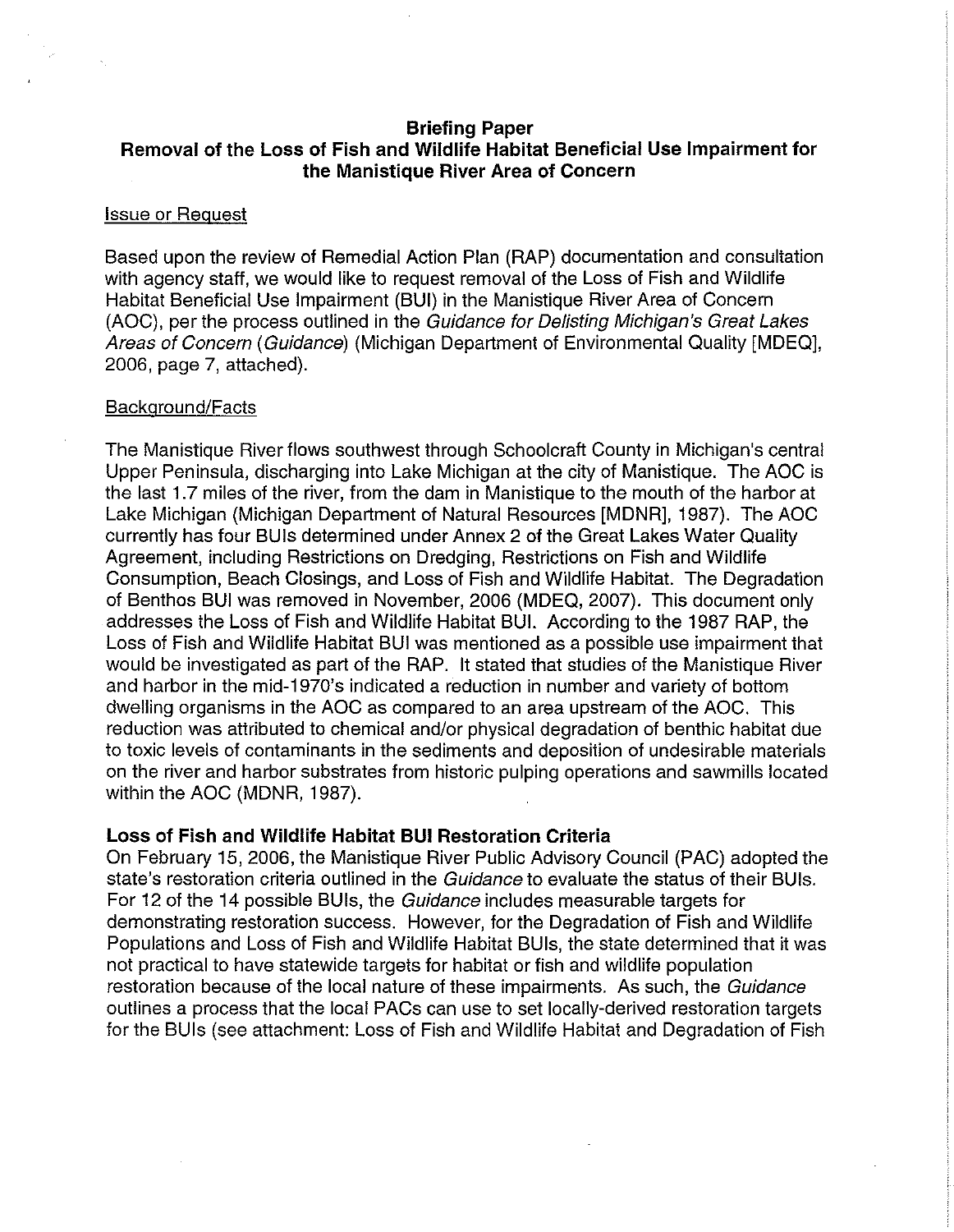Briefing Paper Removal of the Loss of Fish and Wildlife Habitat BUI for the Manistique River AOC Page 2

and Wildlife Populations criteria-setting process; pages 45-48 of the Guidance for Delisting Michigan's Great Lakes Areas of Concern.)

The Manistique River Habitat Committee was formed to clearly identify and document the historical cause for listing the Loss of Fish and Wildlife Habitat BUI and to set restoration targets for the Manistique River AOC following the steps outlined in the Guidance. The Habitat Committee was comprised of representatives from the MDEQ, MDNR, Manistique Papers, the Schoolcraft County Sports Fisherman Association, United States Environmental Protection Agency (U.S. EPA), United States Fish and Wildlife Service, and the City of Manistique. The Habitat Committee met in Manistique on two occasions and held three additional conference calls.

At the September 8, 2006, PAC meeting, the criteria developed by the Habitat Committee was presented for discussion and approval by the PAC. A few minor clarifications to the criteria were made at that time and all present concurred that the criteria as presented and edited were sufficient for the Loss of Fish and Wildlife Habitat BUI in the Manistique River AOC. Following the meeting, the PAC chair formally submitted the final criteria to the MDEQ.

Since the Habitat Committee used the process outlined in the Guidance to establish their criteria and MDEQ staff was closely involved in the development process, the criteria submitted were approved as such (see attachments: Manistique River AOC PAC Meeting Minutes, September 8, 2006; September 14, 2006, letter from Merilee Blowers to Julie Sims; Removal Criteria for the Manistique River Area of Concern: Loss of Fish and Wildlife Habitat Beneficial Use Impairment; and October 2, 2006, E-mail from Julie Sims to Richard Hobrla.)

The Habitat Committee established two criteria for restoration of the Loss of Fish and Wildlife Habitat BUI.

Because the Loss of Fish and Wildlife Habitat BUI was primarily listed as impaired due to degradation of benthos, the Habitat Committee recommended that this BUI be considered restored when:

• The Degradation of Benthos BUI has been removed according to the Guidance.

Because of the importance to the local community for the aquatic habitat in the AOC to sustain a healthy fish population, the Habitat Committee also recommended that this BUI be considered restored when:

• The reach of the Manistique River within the AOC supports a diverse fish community.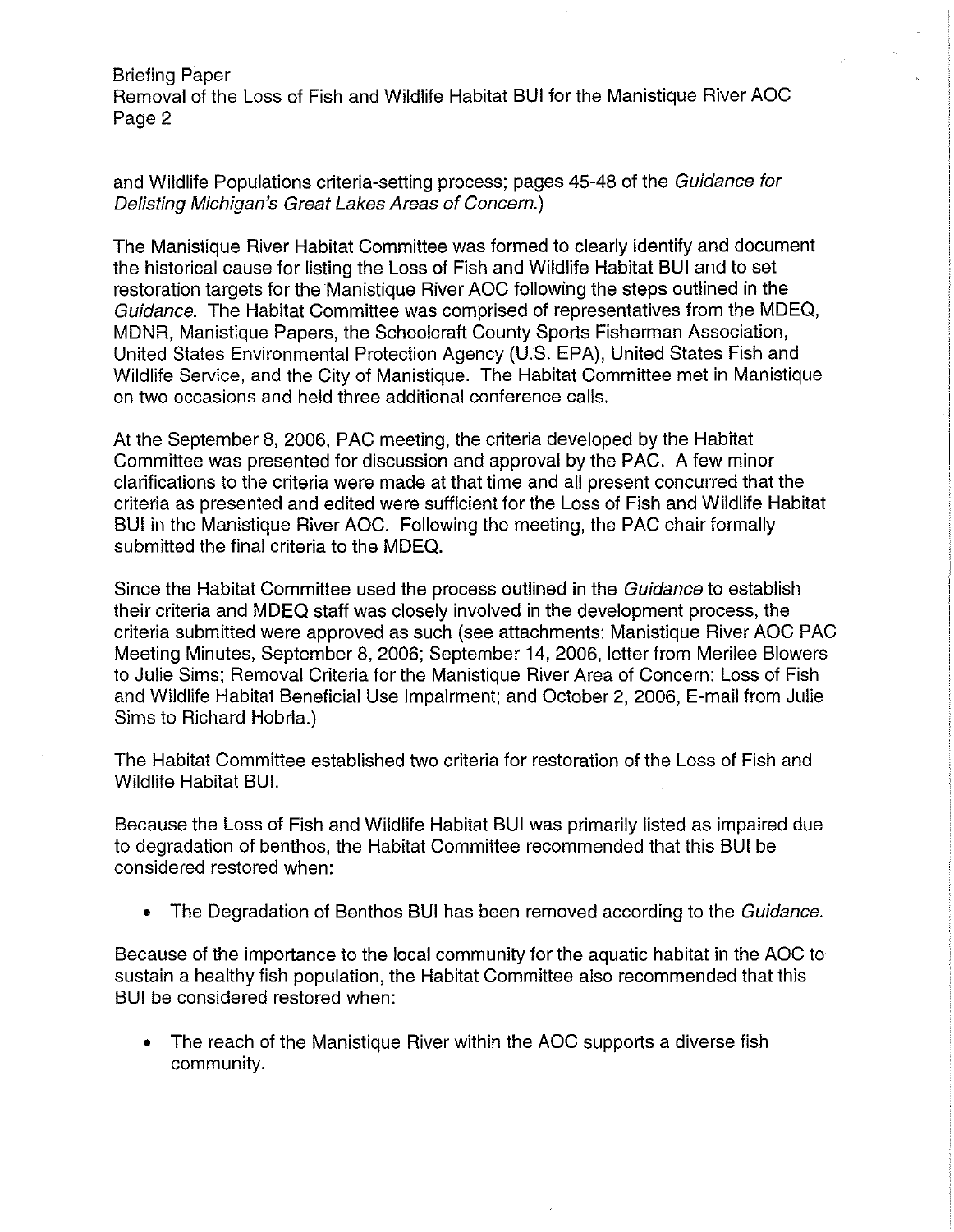## Briefing Paper

Removal of the Loss of Fish and Wildlife Habitat BUI for the Manistique River AOC Page 3

Because it was determined by the Habitat Committee that the restoration criteria had been met, the steps outlined in the Guidance regarding planning, developing scope of work, and reporting did not need to be completed.

## Analysis

## **Assessment of the Degradation of Benthos BUI**

In November 2006, the MDEQ and the PAC assessed the status of the Degradation of Benthos BUI per the criteria outlined in the Guidance and the U.S. EPA concurred with the removal of the BUI (U.S. EPA, 2006).

## **Assessment of the Fish Community Diversity**

In July 2007, a summary of MDNR fisheries surveys for the Manistique River was completed, which documented that the Manistique River AOC has diverse habitat characteristics that support a diverse fish community (MDNR, 2007). Surveys conducted from 1956 to May 2006 generally targeted game fish or fish large in body size. Non-game or small-bodied fish species (e.g., minnows and shiners) were generally not collected during the survey. Therefore, results from these surveys did not likely reflect the full community diversity in the Manistique River AOC. However, in October 2006, the MDNR conducted a survey specifically targeted toward collecting representatives from all observed fish species in all available habitats.

The fisheries surveys from 1956 to 2006 documented a range of 5 to 16 species per survey with a total number of 26 species for all surveys during this time period (Table 1). During the 2006 sampling effort, which consisted of 2 surveys (May and October) a total of 18 species were captured (MDNR, 2007). According to Mr. Kramer, the number of species observed in the Manistique River is consistent with what is expected for this type of system. Larger rivers, such as the Menominee River, located in Northern Lake Michigan, support a greater number of species. Likewise, smaller rivers, such as the Sturgeon River, also located in Northern Lake Michigan, support fewer species of fish. The Manistique River, although not comparable to another river in Northern Lake Michigan, is consistent with fish diversity expectations relative to its size and location.

The Manistique River provides a wide variety of habitats for fish with suitable temperature regime, pH, nutrient availability, and habitat complexity. The variety of habitat observed in this system has been linked to the number and variety of species present. Both shallow and deepwater habitats are present in the lower river, and substrate consists of a wide variety of materials including bedrock, cobble, sand, and silt. Water flow through the lower river is also highly variable, ranging from backwater habitats to shallow high-gradient habitats. This wide diversity and variety of habitat provides the foundation for the diverse fish community found in the lower Manistique River (MDNR, 2007).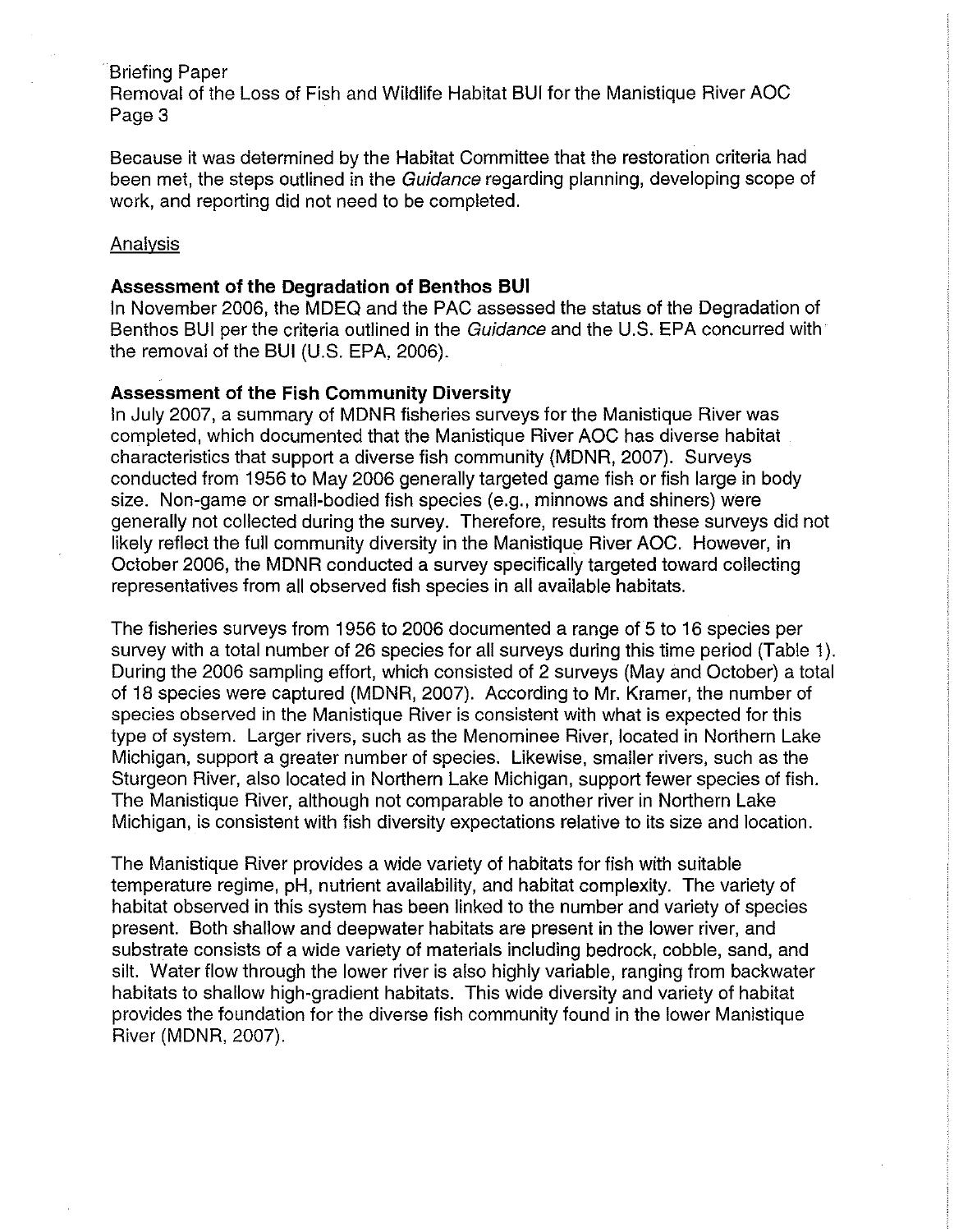## Briefing Paper Removal of the Loss of Fish and Wildlife Habitat **BUI** for the Manistique River AOC Page 4

|                     |                          |                             |                    |                           |              |                         |                           |      | 2006                      | 2006                      |
|---------------------|--------------------------|-----------------------------|--------------------|---------------------------|--------------|-------------------------|---------------------------|------|---------------------------|---------------------------|
| <b>Common Name</b>  | <b>Scientific Name</b>   | 1956                        | 1964               | 1969                      | 1978         | 1984                    | 1993                      | 1994 | (May)                     | (Oct.)                    |
| alewife             | Alosa pseudoharengus     | X                           | X                  |                           | $\mathsf{X}$ |                         | X                         | X    |                           | X                         |
| black crappie       | Poxomis nigromaculatus   |                             |                    |                           |              |                         |                           |      |                           | X                         |
| blackside darter    | Percina maculata         |                             |                    |                           |              |                         |                           |      |                           | X                         |
| bluntnose minnow    | Pimphales notatus        | $\boldsymbol{\mathsf{X}}$   |                    |                           |              |                         |                           |      |                           | $\boldsymbol{\mathsf{x}}$ |
| brown bullhead      | Ameiurus nebulosus       |                             | X                  |                           |              |                         |                           |      |                           | $\boldsymbol{\mathsf{X}}$ |
| brown trout         | Salmo trutta             |                             |                    | X                         |              |                         |                           |      |                           |                           |
| central mudminnow   | Umbra limi               |                             |                    |                           |              |                         |                           |      |                           | $\mathsf{X}$              |
| chinook salmon      | Oncorhynchus             |                             |                    |                           |              | $\mathsf{X}$            | X                         |      |                           | $\boldsymbol{\mathsf{X}}$ |
| coho salmon         | Oncorhynchus kisutch     |                             |                    | $\boldsymbol{\mathsf{X}}$ |              | $\mathsf{X}$            |                           |      |                           |                           |
| common carp         | Cyprinus carpio          |                             |                    |                           | X            |                         | X                         |      | $\mathsf{X}$              |                           |
| emerald shiner      | Notropis atherinoides    | $\mathcal{L}_{\mathcal{L}}$ |                    |                           |              |                         |                           |      |                           | X                         |
| golden shiner       | Notemigonus crysoleucas  |                             |                    |                           |              |                         |                           |      |                           | $\mathsf{x}$              |
| johnny darter       | Etheostoma nigrum        | $\boldsymbol{\mathsf{X}}$   |                    |                           |              |                         |                           |      |                           |                           |
| lake whitefish      | Coregonis clupeaformis   |                             |                    | $\boldsymbol{\chi}$       |              |                         |                           |      |                           |                           |
| northern logperch   | Percina caprodes         | $\boldsymbol{\mathsf{X}}$   |                    |                           |              |                         |                           |      |                           |                           |
| northern pike       | <b>Esox luscius</b>      |                             | X                  |                           | X            | $\mathsf{X}$            | X                         | X    |                           | $\mathsf{X}$              |
| mimic shiner        | Notropis volucellus      | X                           |                    |                           |              |                         |                           |      |                           |                           |
| pumpkinseed sunfish | Lepomis gibbosus         |                             |                    |                           |              |                         |                           |      | $\mathsf{x}$              | $\boldsymbol{X}$          |
| rock bass           | Ambloplites rupestris    | $\boldsymbol{\mathsf{X}}$   |                    |                           | $\mathsf{x}$ |                         | $\boldsymbol{\mathsf{X}}$ |      | $\mathsf{x}$              | $\mathsf{X}$              |
| shorthead redhorse  | Moxostoma macrolepidotum |                             |                    |                           | X            | $\mathsf{X}$            |                           |      |                           |                           |
| smallmouth bass     | Micropterous dolomieu    |                             |                    |                           | X            |                         | X                         | X    | $\mathsf{X}$              | $\boldsymbol{\mathsf{X}}$ |
| spottail shiner     | Notropis hudsonius       | $\boldsymbol{\mathsf{X}}$   |                    |                           |              |                         |                           |      |                           |                           |
| steelhead           | Oncorhynchus mykiss      |                             |                    | X                         | X            | $\mathsf X$             |                           | X    | $\boldsymbol{\mathsf{X}}$ |                           |
| walleye             | Sander vitrius           |                             | X                  | $\mathsf{\chi}$           | X            | $\overline{\mathsf{x}}$ | X                         | X    | $\mathsf{x}$              | $\boldsymbol{\mathsf{X}}$ |
| white sucker        | Catostomus commersonii   | X                           | $\pmb{\mathsf{X}}$ |                           | X            | X                       | $\mathsf{\chi}$           |      | X                         | $\pmb{\mathsf{X}}$        |
| yellow perch        | Perca flavescens         |                             | $\overline{\sf x}$ |                           |              |                         | $\overline{\mathsf{x}}$   |      | $\overline{\mathsf{x}}$   | $\overline{\textsf{x}}$   |

 $\overline{X} = \overline{Observed}$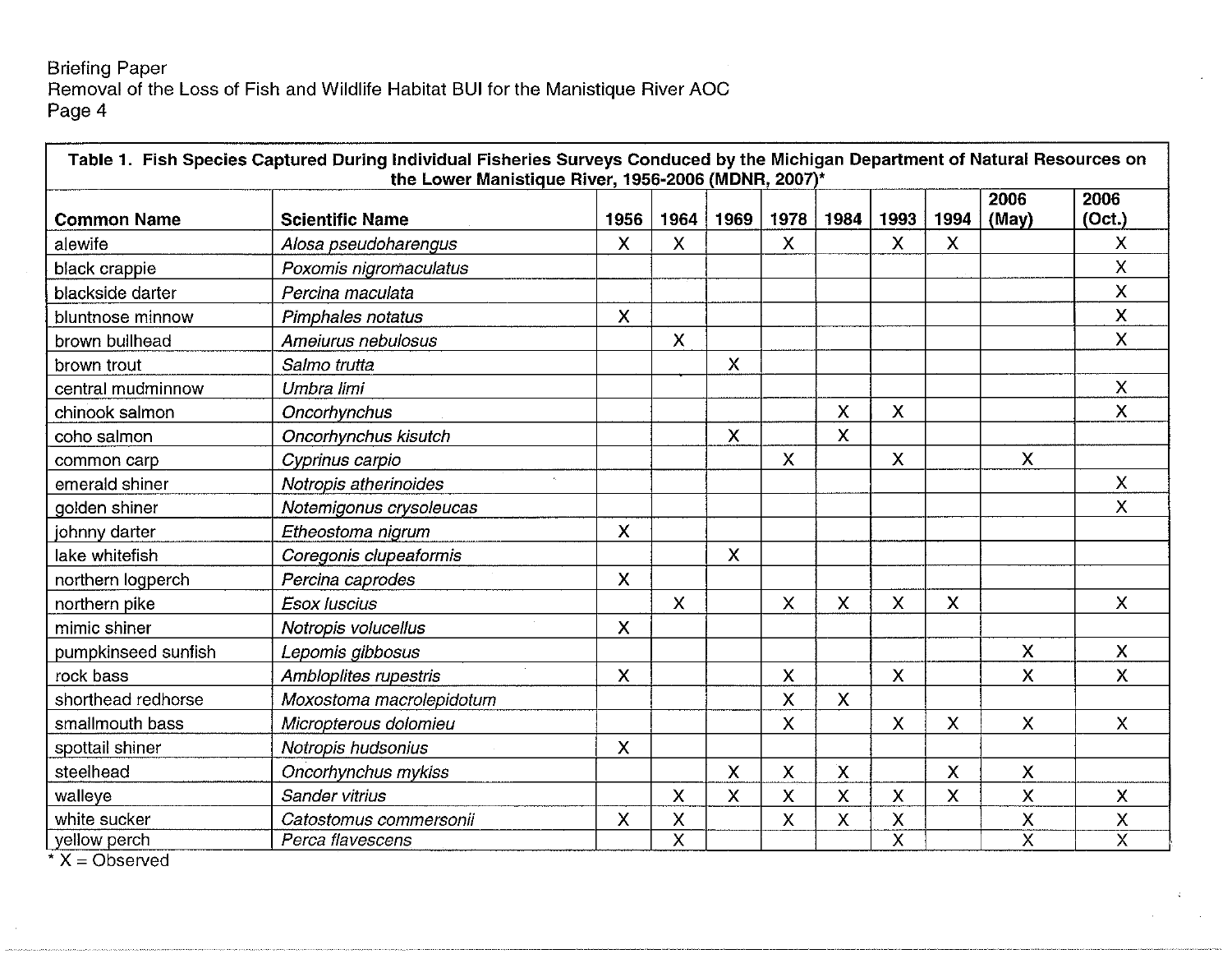Briefing Paper

Removal of the Loss of Fish and Wildlife Habitat SUI for the Manistique River AOC Page 5

The fish community in the lower Manistique River is strongly linked to Lake Michigan. As evidence, the fish species identified in the MDNR fisheries surveys utilize both riverine and lake habitats. For example, chinook salmon and steelhead will utilize riverine environments as young juveniles, migrate to Lake Michigan, and then return to the river to spawn as adults. Other species such as black crappie, pumpkinseed sunfish, and rock bass predominantly utilize the lower river habitat during their entire life cycle (MDNR, 2007).

Fish size, mobility, and sensory capabilities allow fish to exploit a diverse prey base covering multiple habitats in a waterbody (MDNR, 2007). Therefore, fish feeding habits can be categorized into guilds. As one possible index of fish community diversity, species captured during the May and October 2006 MDNR fisheries surveys were classified into one of three feeding guilds: (1) species that are primarily piscivores; (2) species that are primarily planktivores and/or insectivores; and (3) species that are primarily benthivores. Of the species collected, 4 species were classified as piscivores, 12 species were classified as planktivores-insectivores, and 4 species were classified as benthivores. Table 2 demonstrates the wide array of species within the three feeding guilds and reflects the diversity of forage and habitat in the lower river (MDNR, 2007).

| Fisheries Surveys in the Manistique River AOC (MDNR, 2007) |                                                                     |                                        |  |  |  |  |
|------------------------------------------------------------|---------------------------------------------------------------------|----------------------------------------|--|--|--|--|
| Piscivores (fish feeders)                                  | <b>Planktivores-insectivores</b><br>(zooplankton/insect<br>feeders) | <b>Benthivores (bottom</b><br>feeders) |  |  |  |  |
| chinook salmon                                             | alewife                                                             | brown bullhead                         |  |  |  |  |
| northern pike                                              | black crappie                                                       | common carp                            |  |  |  |  |
| smallmouth bass                                            | blackside darter                                                    | shorthead redhorse                     |  |  |  |  |
| walleye                                                    | blunt nose minnow                                                   | white sucker                           |  |  |  |  |
|                                                            | central mudminnow                                                   |                                        |  |  |  |  |
|                                                            | emerald shiner                                                      |                                        |  |  |  |  |
|                                                            | golden shiner                                                       |                                        |  |  |  |  |
|                                                            | pumpkinseed sunfish                                                 |                                        |  |  |  |  |
|                                                            | rock bass                                                           |                                        |  |  |  |  |
|                                                            | steelhead                                                           |                                        |  |  |  |  |
|                                                            | yellow perch                                                        |                                        |  |  |  |  |

**Table 2. Feeding Guilds of Fish Species Captured During the MDNR 2006** 

Based on the MDNR fisheries surveys, the Habitat Committee concluded that the lower Manistique River provides diverse physical habitat characteristics, which in turn supports a diverse fish community. The habitat found in the AOC also supports the forage resources needed to maintain the current fish community and a healthy riverine environment (MDNR, 2007). This means the restoration criteria for this SUI approved by the Habitat Committee has been met and no further work on fish and wildlife populations is needed in the AOC.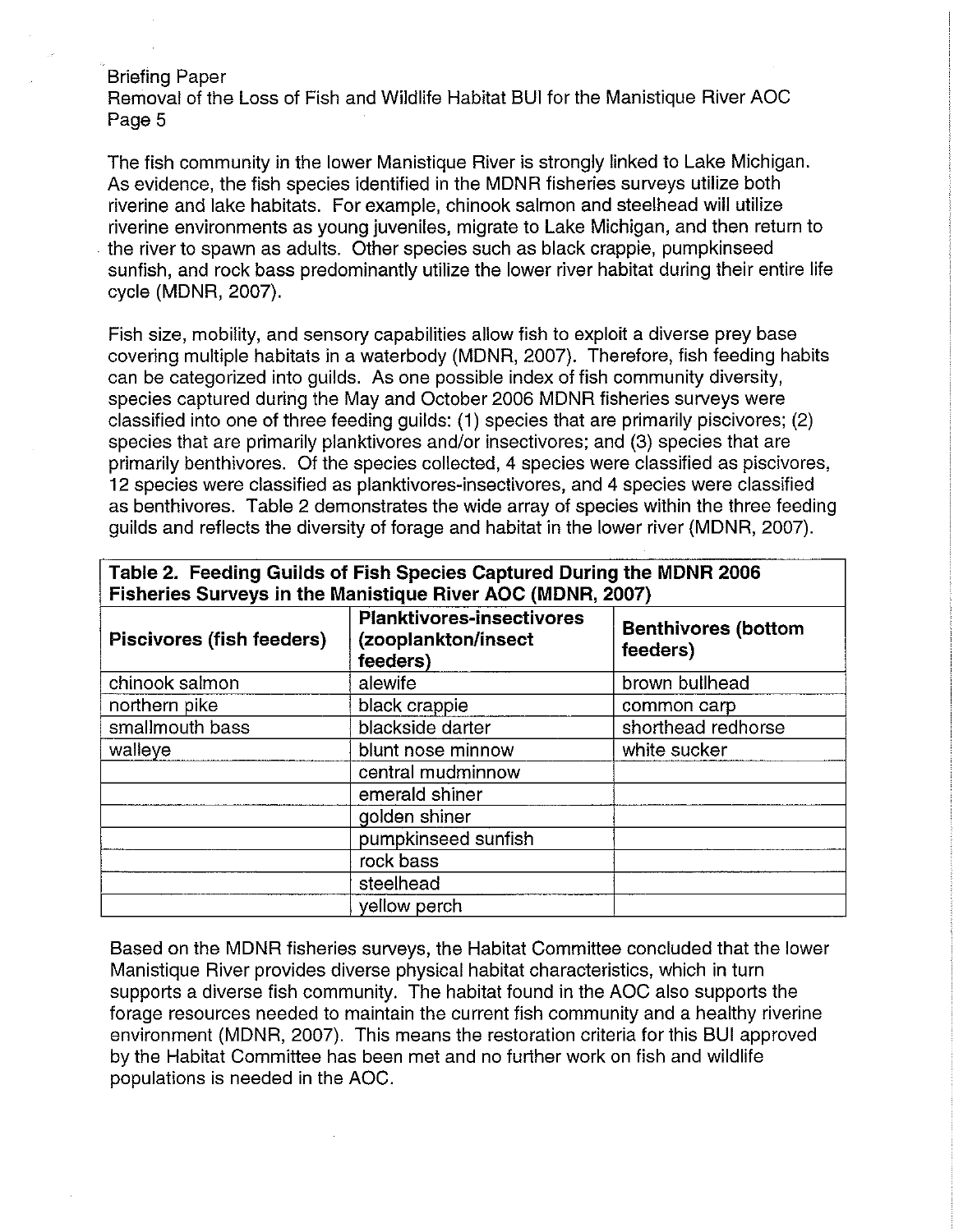Briefing Paper Removal of the Loss of Fish and Wildlife Habitat BUI for the Manistique River AOC Page 6

## Recommendation

Julie Sims, MDEQ liaison for the Manistique River AOC, has consulted with other MDEQ technical staff, U.S. EPA staff, the Manistique River Habitat Committee, and the Manistique River PAC on the assessment, status and removal recommendation of this BUI. A public meeting was held on November 13, 2007, to discuss this recommendation with the stakeholders. The Manistique River PAC, the community, and the MDEQ, MDNR, and U.S. EPA staff expressed their support for recommending the removal of this BUI (see attachments: October 29 and November 12, 2007, DEQ Calendar public notice; Manistique River AOC Public Meeting Minutes/Comments; November 13, 2007; Manistique River AOC Public Meeting Sign-in Sheet; Handout presented at the public meeting: Removal Recommendation, Loss of Fish and Wildlife Habitat BUI, Manistique River Area of Concern; and December 18, 2007, letter from Corey Barr to Richard Powers.)

Therefore, the MDEQ AOC Program staff recommends that the Chief of the MDEQ, WB, approve the recommendation to remove the Loss of Fish and Wildlife Habitat BUI. Consistent with the Guidance, we also recommend submittal of a letter from the Chief of the WB to the U.S. EPA, Great Lakes National Program Office, requesting the removal of this BUI from the Manistique River AOC.

Prepared by: Julie Sims, Environmental Quality Analyst Aquatic Nuisance Control and Remedial Action Unit Surface Water Assessment Section Water Bureau Michigan Department of Environmental Quality August 20, 2008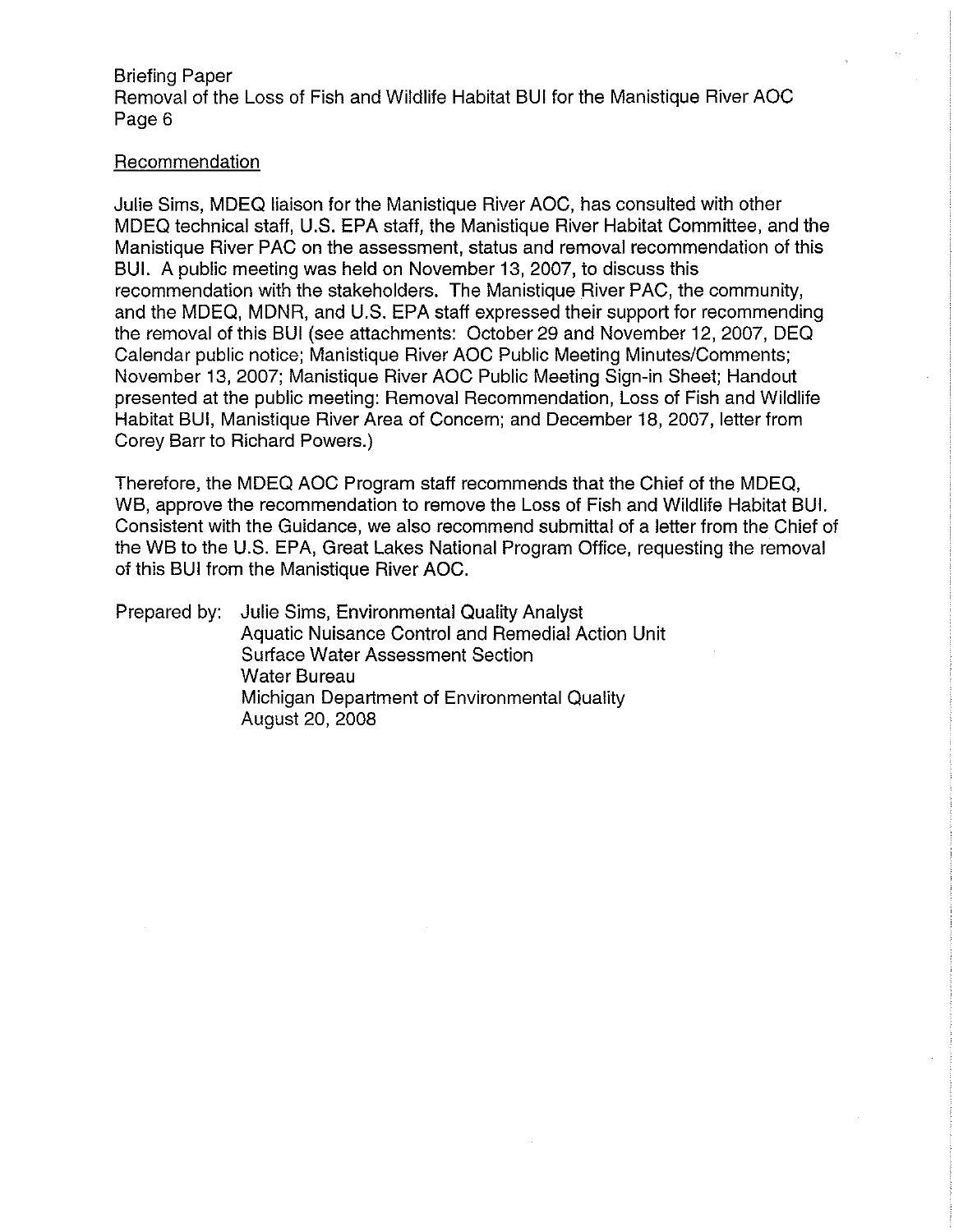### **Attachments**

- Tracking Restoration of Beneficial Use Impairments; page 7 of the Guidance for Delisting Michigan's Great Lakes Areas of Concern
- Loss of Fish and Wildlife Habitat and Degradation of Fish and Wildlife Populations criteria-setting process; pages 45-48 of the Guidance for Oelisting Michigan's Great Lakes Areas of Concern

Manistique River AOC PAC Meeting Minutes, September 8, 2006

September 14, 2006, letter from Merilee Blowers to Julie Sims

Removal Criteria for the Manistique River Area of Concern: Loss of Fish and Wildlife Habitat Beneficial Use Impairment

October 2, 2006, E-mail from Julie Sims to Richard Hobrla

October 29 and November 12, 2007, DEQ Calendar public notice

Manistique River AOC Public Meeting Minutes/Comments, November 13, 2007

Manistique River AOC Public Meeting Sign-in Sheet

Handout presented at the public meeting: Removal Recommendation, Loss of Fish and Wildlife Habitat BUI, Manistique River Area of Concern

December 18, 2007, letter from Corey Barr to Richard Powers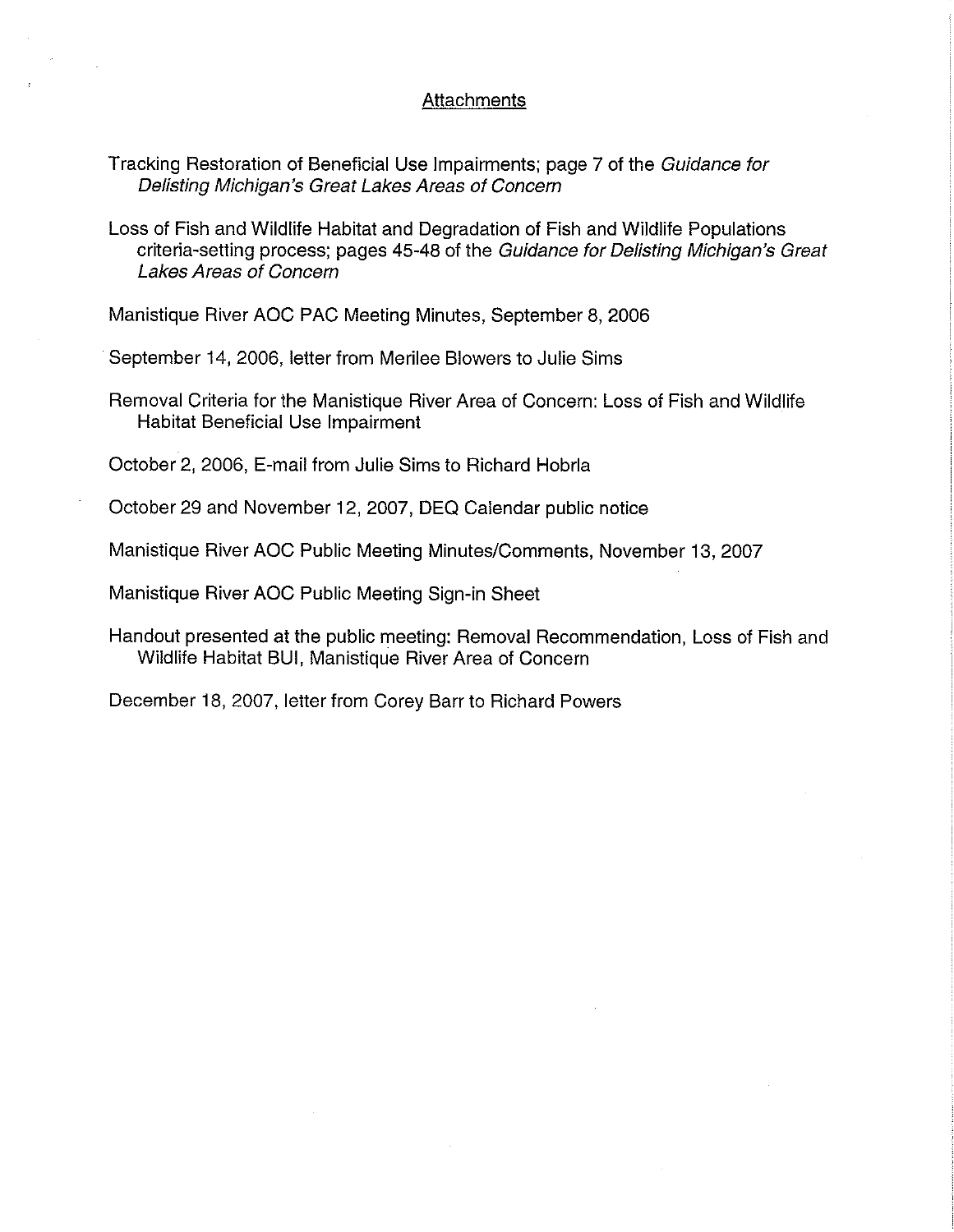#### References

MDEQ. 2006. Guidance for Delisting Michigan's Great Lakes Areas of Concern. MI/DEO/WB-06/001.

MDEQ. 2007. The Michigan Department of Environmental Quality Biennial Remedial Action Plan Update for the Manistique River Area of Concern.

MDNR. 1987. Remedial Action Plan for the Manistique River Area of Concern. Michigan Department of Natural Resources, Surface Water Quality Division. Lansing, MI.

MDNR, 2007. Memo to Manistique River Files. Summary of MDNR Fisheries Surveys for the Manistique River. Darren Kramer, MDNR Fisheries Biologist. July 19, 2007.

U.S. EPA. 2006. Letter from Mary A. Gade, Great Lakes National Program Manager, U.S. EPA, to Steven E. Chester, Director, MDEQ, regarding the concurrence with the removal of the Degradation of Benthos BUI in the Manistique River AOC.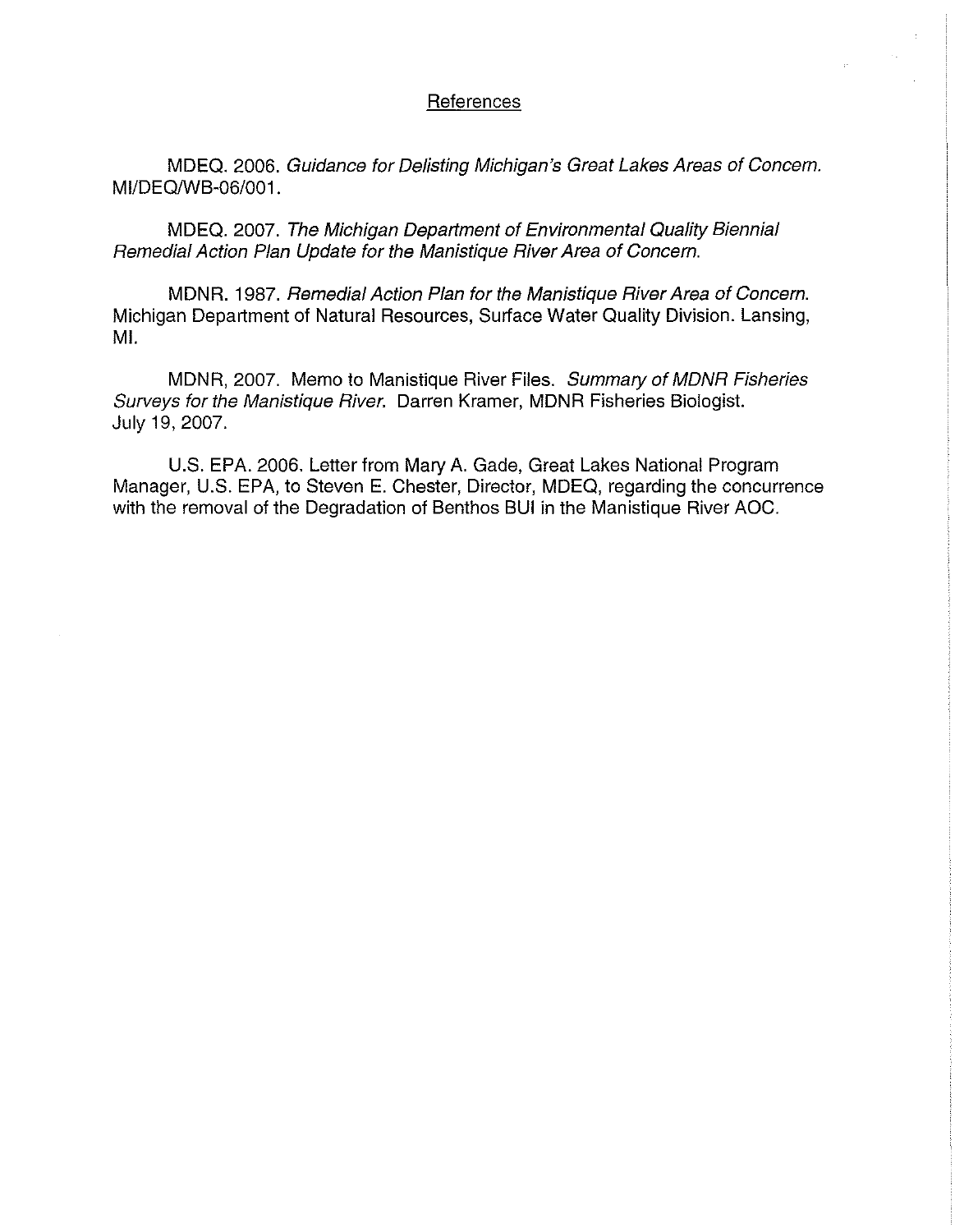# **Tracking Restoration of Beneficial Use Impairments**

This section describes actions and policy for applying restoration criteria to the BUis in AOCs and documenting progress toward removal. The MDEQ is committed to a partnership with the PACs and the U.S. EPA in this effort.

- a) Restoration criteria are applied when BUis identified for each AOC are ready for assessment. State AOC staff conduct periodic qualitative reviews of the status of each AOC's BUis as reported in RAP updates to gauge readiness.
- b) The State's restoration criteria are applied to all BUis except where locally developed criteria are approved. The PACs have the ability to establish restoration criteria that are functionally equivalent to the statewide criteria. Any locally developed criteria must be submitted to Chief of the MDEQ Water Bureau for approval. The PACs are expected to demonstrate how any locally developed criteria are equivalent to the statewide criteria. Approval is based on meeting or exceeding the State's criteria.
- c) State assessments required for each BUI are integrated into the criteria.
- d) Local targets that require assessment beyond what is required for the statewide criteria (e.g., more frequent, different parameters, etc.) are the responsibility of the local PAC, including reporting results to the MDEQ. The MDEQ assists as resources allow.
- e) The MDEQ maintains the official delisting file for each AOC with all finalized BUI restoration/removal records, finalized memos/letters, RAPs, and finalized RAP updates. These files are maintained in the MDEQ Lansing offices and are available to the public.
- f) RAP updates are prepared at least every 2 years for each AOC, and are the primary tool for documenting and communicating progress to the public and agencies. These documents are brief, user-friendly updates (about 10 pages) on recent remedial actions and assessments in the AOC. They are prepared by the MDEQ in consultation with the PAC and U.S. EPA. RAP updates are posted on the AOC web site.

7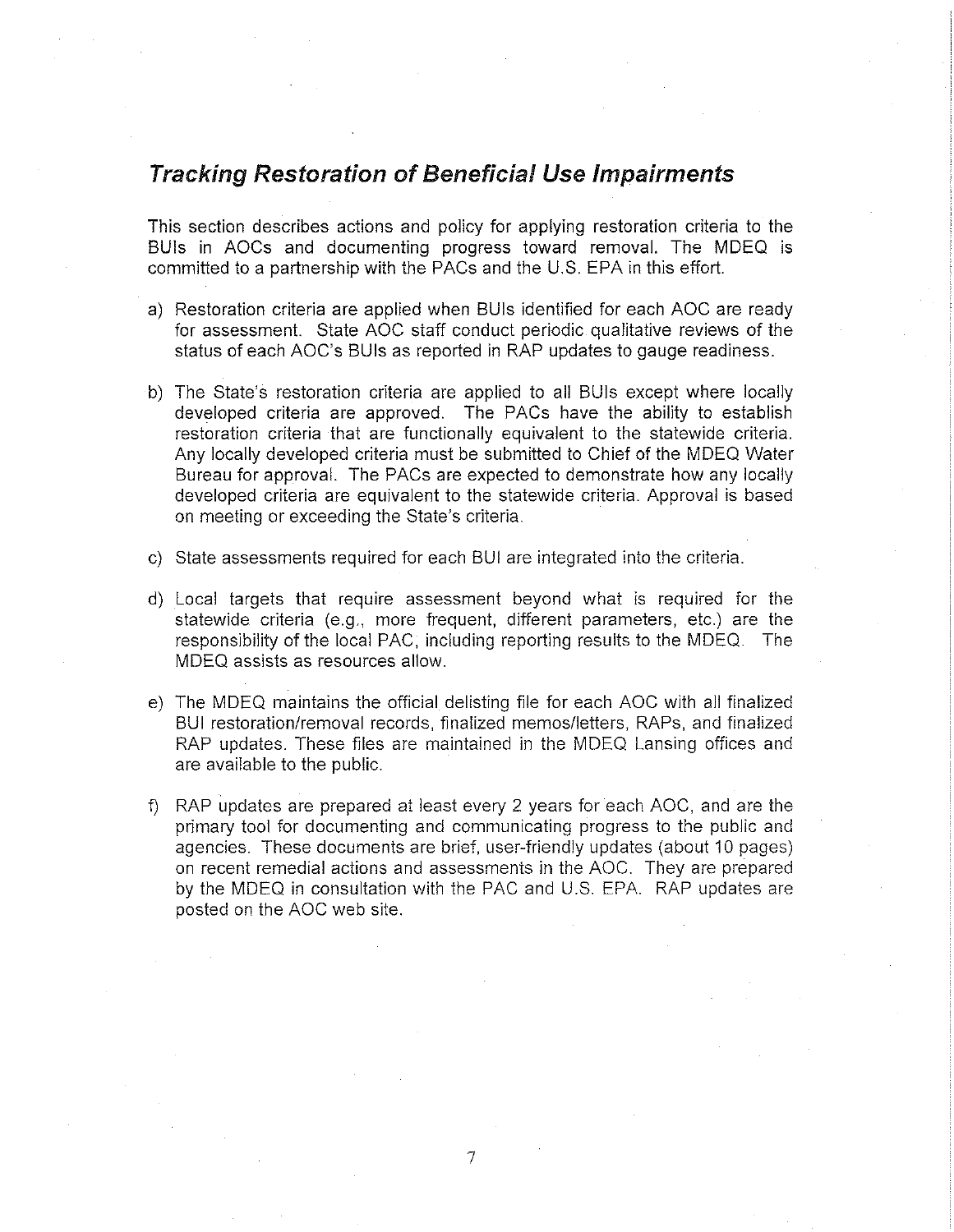## **Loss of Fish and Wildlife Habitat Degradation of Fish and Wildlife Populations**

These 2 BUIs are being considered together in recognition of the integral relationship between them. For the purpose of assessing restoration, both of these BUis will use the same criteria-setting process.

### **Significance in Michigan's Areas of Concern**

Twelve AOCs in Michigan have identified Loss of Fish and Wildlife Habitat as a BUI in their RAPs (all except Deer Lake and Torch Lake). Nine AOCs in Michigan have identified Degradation of Fish and Wildlife Populations as a BUI including: ·Kalamazoo River, Muskegon Lake, White Lake, Menominee River, St. Marys River, Saginaw River/Bay, Clinton River, Rouge River, and River Raisin. Little quantitative information was available in the 1980s regarding habitat loss and population degradation, when impairments were first determined. Therefore, there is wide variability in these impairments among the AOCs due to both real variability in habitat and populations as well as variability in initial assessments.

#### **Michigan Restoration Criteria and Assessment**

Restoration of this BUI requires that a local aquatic habitat or population restoration plan be developed and implemented. The plan must be part of the RAP for the AOC, and contain at least the following components:

- A. A short narrative on historical fish and wildlife habitat or population issues in the AOC, including how habitat or populations have been impaired by water quality.
- B. Description of the impairment(s) and location for each aquatic habitat or population site, or for multiple sites where determined appropriate at the local level to address all habitat or population issues identified in the RAP and RAP updates.
- C. A locally derived restoration target for each impacted habitat or population site. Sources of information for targets may include data from social science surveys, if appropriate. Habitat restoration targets may be based on restoration of fish and wildlife populations, if appropriate.
- D. A list of all other ongoing habitat or population planning processes in the AOC, and a description of their relationship to the restoration projects proposed in the plan.
- E. A scope of work for restoring each impacted aquatic habitat or population site. The scope of work should describe specific habitat or population restoration action(s) to be completed, including: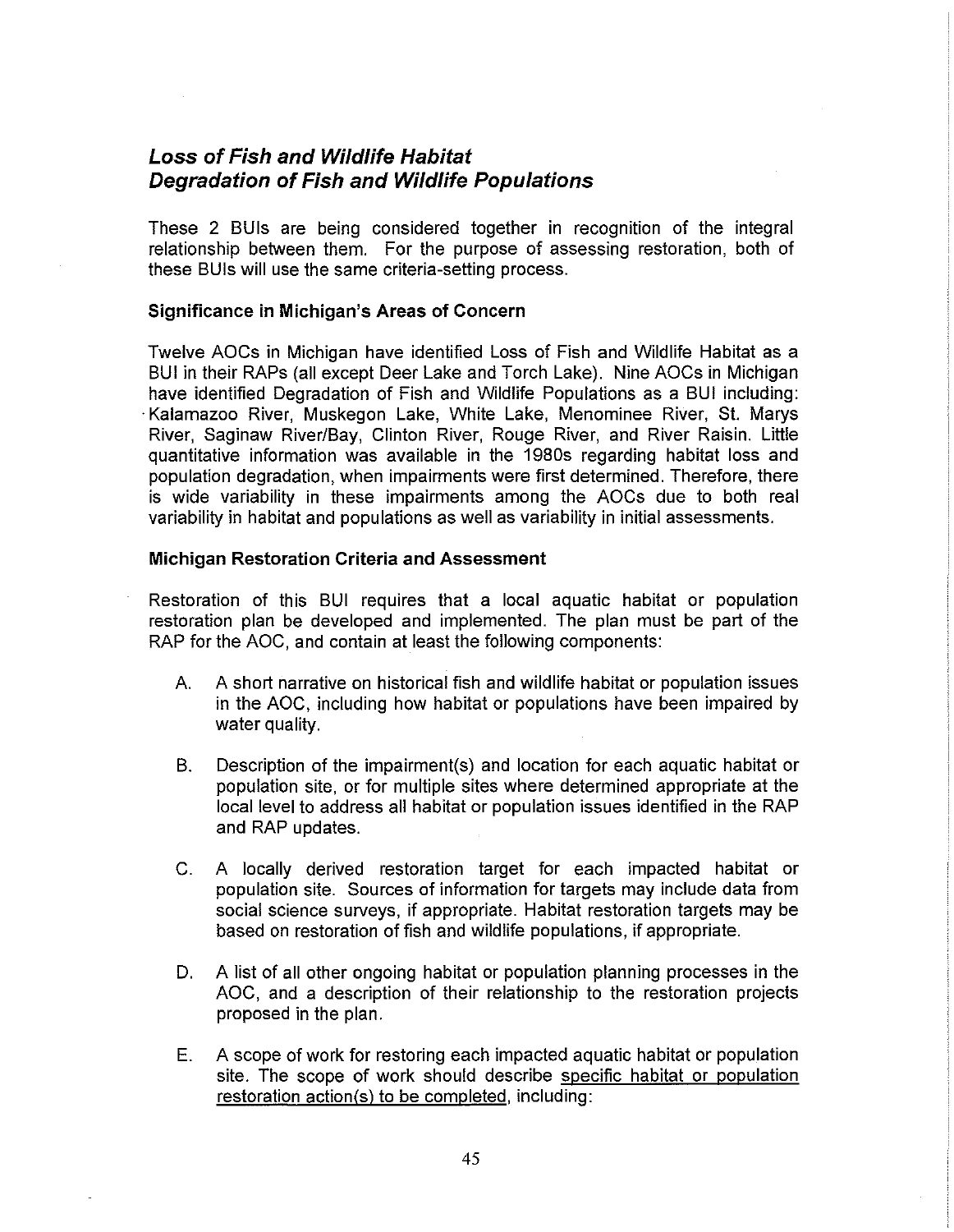- 1. Timetable
- 2. Funding
- 3. Responsible entities
- 4. Indicators and monitoring
- 5. Evaluation process based on indicators
- 6. Public involvement
- F. A component for reporting on habitat or population restoration implementation action(s) to the MDEQ.

Removal of this BUI will be based on achievement of full implementation of actions in the steps above. Habitat values and populations need not be fully restored prior to delisting, as some may take many years to recover after actions are complete. Actions already implemented in AOCs may be reported and evaluated as long as the reports contain all the elements above.

### **Rationale**

### Practical Application in Michigan

While most Michigan AOCs have habitat impairments and/or populations degradation, none were designated as impaired primarily as a result of these. The AOCs vary widely in their levels of habitat or population degradation, historical habitat or population types, and current needs for habitat or population restoration. The extent of habitat or population restoration necessary in an AOC will be determined at the local level and documented in the RAP.

The habitat or population restoration plan will determine the type and extent of the restoration necessary to address habitat loss or population degradation issues identified in the RAPs. Individual, AOC-specific restoration plans and criteria will be developed and implemented through a federal/state/local partnership.

Sources of water quality contamination must be controlled before habitat or population restoration is conducted. In some circumstances, habitat degradation is actually contributing to water quality problems, rather than vice versa. In those instances, the workplan should discuss this issue and the remedial actions should be targeted accordingly.

## 1991 IJC General Delisting Guideline: Loss of Fish and Wildlife Habitat

When the amount and quality of physical, chemical, and biological habitat required to meet fish and wildlife management goals have been achieved and protected.

IJC Delisting Guideline: Degradation of Fish and Wildlife Populations: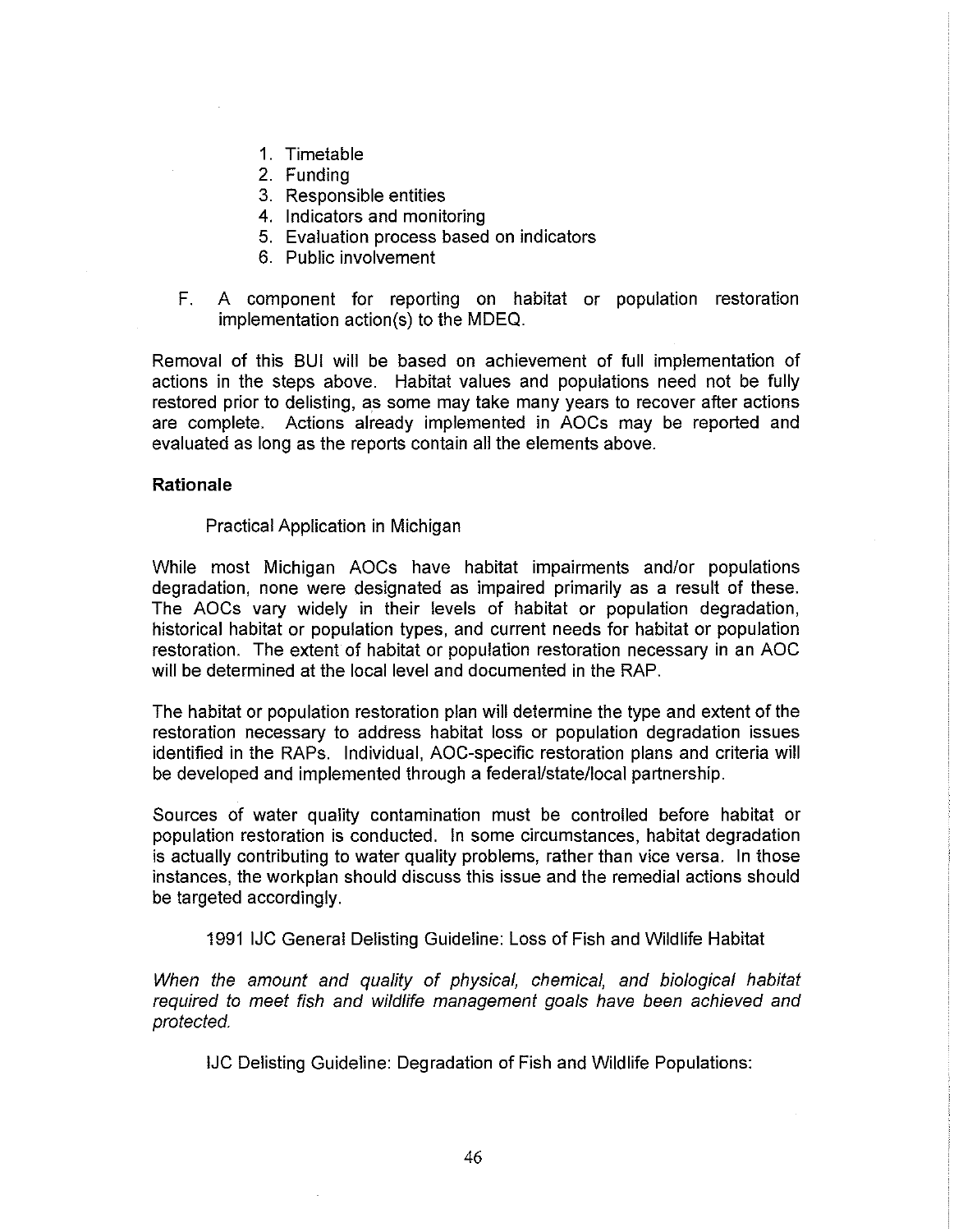When environmental conditions support healthy, self-sustaining communities of desired fish and wildlife at predetermined levels of abundance that would be expected from the amount and quality of suitable physical, chemical and biological habitat present. An effort must be made to ensure that fish and wildlife objectives for AOCs are consistent with Great Lakes ecosystem objectives and Great Lakes Fishery Commission fish community goals. Further, in the absence of community structure data, this use will be considered restored when fish and wildlife bioassays confirm no significant toxicity from water column or sediment contaminants.

The IJC general delisting guideline for the BUI is presented here for reference. The Practical Application in Michigan subsection above describes application of specific criteria for restoration based on existing Michigan programs and authorities.

#### **State of Michigan Program and Authorities for Evaluating Restoration**

Habitat or population restoration projects to address these use impairments will be implemented by a variety of programs at the federal, state, and local level, as determined in the restoration planning process. For the development of local habitat or population restoration plans and criteria, the MDEQ, in consultation with MDNR Fisheries and Wildlife Divisions, commits to partnering with local AOC groups to determine what those actions should be, and make available to the PACs the existing monitoring and reporting elements in state programs as applicable.

Michigan assesses water bodies throughout the state on a 5-year basin rotation plan according to the MDEQ's "Strategic Environmental Quality Monitoring Program for Michigan's Surface Waters" (MDEQ, 1997) and "Michigan Water Quality Strategy Update" (MDEQ, 2005). Each year, a set of targeted watersheds are sampled at selected sites for conventional and toxic pollutants, and biological and physical habitat/morphology indicators. The set of watersheds sampled rotates each year, with each major watershed in the state revisited every 5 years (see Appendix 1 for maps of the basin rotations). One element of the strategy is expanded and improved monitoring of biological integrity and physical habitat.

This element includes all monitoring conducted for fish and benthic invertebrate community structure, nuisance aquatic plants, algae, and slimes, and assessment of physical habitat. Because biological communities integrate the cumulative effects of multiple environmental stresses, this element is an important tool for evaluating water quality. The MDEQ's goal in conducting the watershed surveys is to assess 80% of the stream and river miles in Michigan over a 5-year period.

The specific objectives of biological integrity and physical habitat monitoring are to: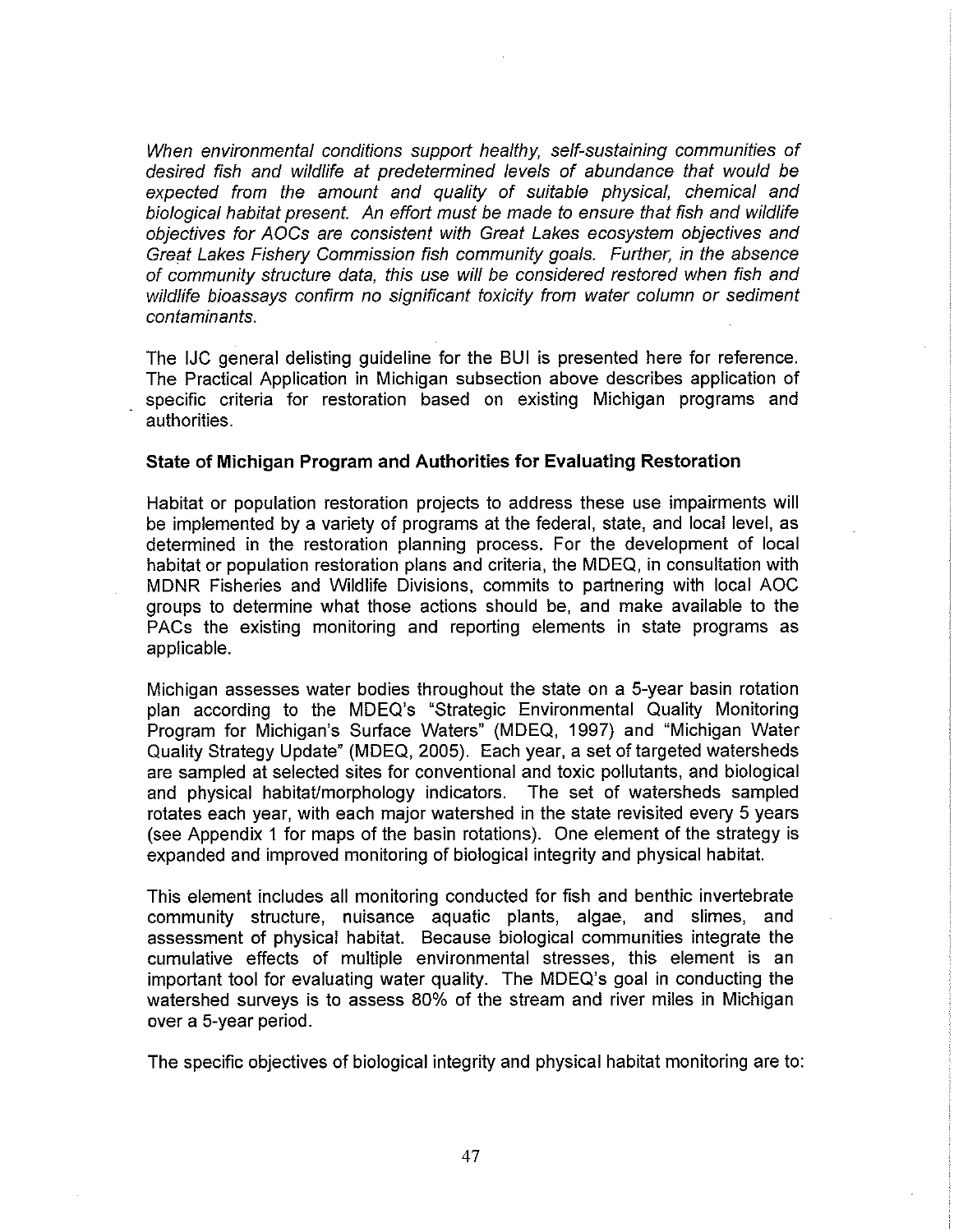- 1. Determine whether waters of the state are attaining standards for aquatic life.
- 2. Assess the biological integrity of the waters of the state.
- 3. Determine the extent to which sedimentation in surface waters is impacting indigenous aquatic life.
- 4. Determine whether the biological integrity of surface waters is changing with time.
- 5. Assess the effectiveness of best management practices and other restoration efforts in protecting and/or restoring biological integrity and physical habitat.
- 6. Evaluate the overall· effectiveness of MDEQ programs in protecting the biological integrity of surface waters.
- 7. Identify waters that are high quality, as well as those that are not meeting standards.
- 8. Identify the waters of the state that are impacted by nuisance aquatic plants, algae, and bacterial slimes.

The biological integrity and physical habitat element consists of several components that, in combination, provide data necessary to achieve the following objectives:

- Rapid biological assessment of wadeable streams;
- Rapid assessment procedure for nonwadeable rivers; and
- Trend monitoring procedure for biological communities.

Rapid, qualitative biological assessments of wadeable streams and rivers are conducted using the SWAS Procedure 51, which compares fish and benthic invertebrate communities at a site to the communities that are expected at an unimpacted, or reference, site. This is a key tool used by the MDEQ to determine whether waterbodies are attaining Michigan WQS. However, this procedure cannot be used on nonwadeable rivers. The MDEQ has been partnering with Michigan State University to develop and validate a procedure for assessing aquatic communities in nonwadeable rivers which the State plans to begin implementing in 2006.

The State will support efforts in all AOCs with this BUI to complete the items the checklist above. Support may be both direct, with partnership commitments from the MDEQ and MDNR to specific elements as appropriate, as well as indirect through grants to local AOC partners. Depending on available resources, support for local development of habitat or population restoration plans and criteria may be spread out among AOCs over multiple years.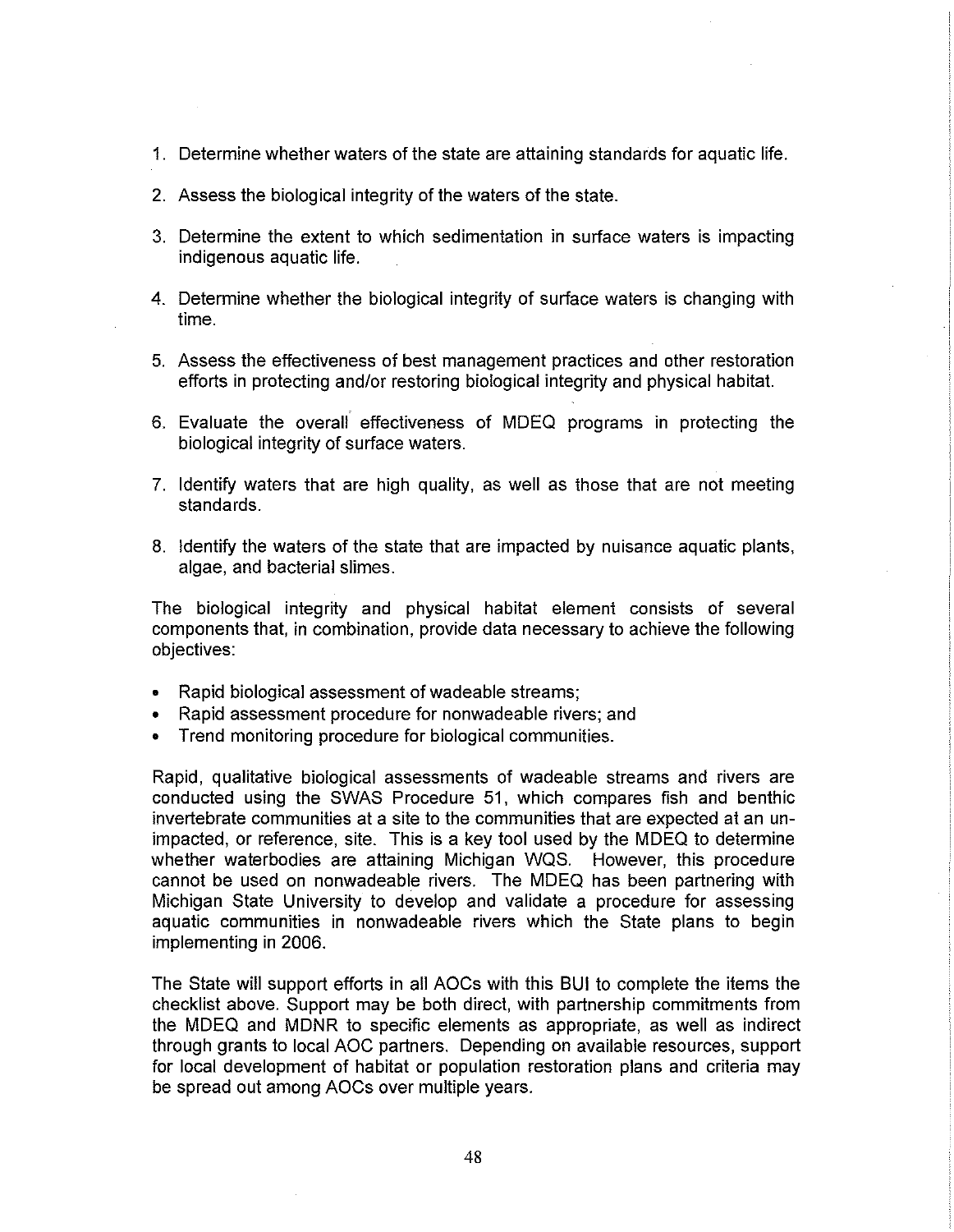## Manistique River Area of Concern Public Advisory Council Meeting Loss of Fish and Wildlife Habitat Beneficial Use Impairment Removal Criteria September 8, 2006 Manistique City Hall 3:00-4:00 PM

Participants:

Julie Sims, MDEQ, SWAS Roger Eberhardt, MDEQ, OGL Bill Taft, MDEQ, SWAS Darren Kramer, MDNR, Fisheries Sheila Aldrich, Manistique City Manager Duane Waters, PAC member Margaret Waters, PAC member Michael Dougivito, Habitat Committee Member Tony Kizlauskas, EPA, GLNPO

1. Review of Agenda

No changes to the agenda.

- 2. Progress on removing the Degradation of Benthos Beneficial Use Impairment was discussed. The paperwork is complete and under MDEQ management review.
- 3. The work of the Manistique AOC Habitat Committee, including the process to date, individuals involved, and draft documentation prepared for establishing criteria for removal of the Loss of Fish and Wildlife Habitat Beneficial Use Impairment was presented and discussed with the PAC.

In the review of the process there was short discussion of why the dam, flume, and sea lamprey passage are not part of the Area of Concern program. There was also discussion of how much variety the slips create in the overall habitat for all aquatic life in the lower river.

The criteria as presented are based on: 1) removal of the Degradation of Benthos BUI and 2) a diverse fish community in the lower river. The original criteria statement on the diverse fish community included language about specific location and flow. The PAC supported a more general statement:

"The reach of the Manistique River in the Area of Concern supports a diverse fish community."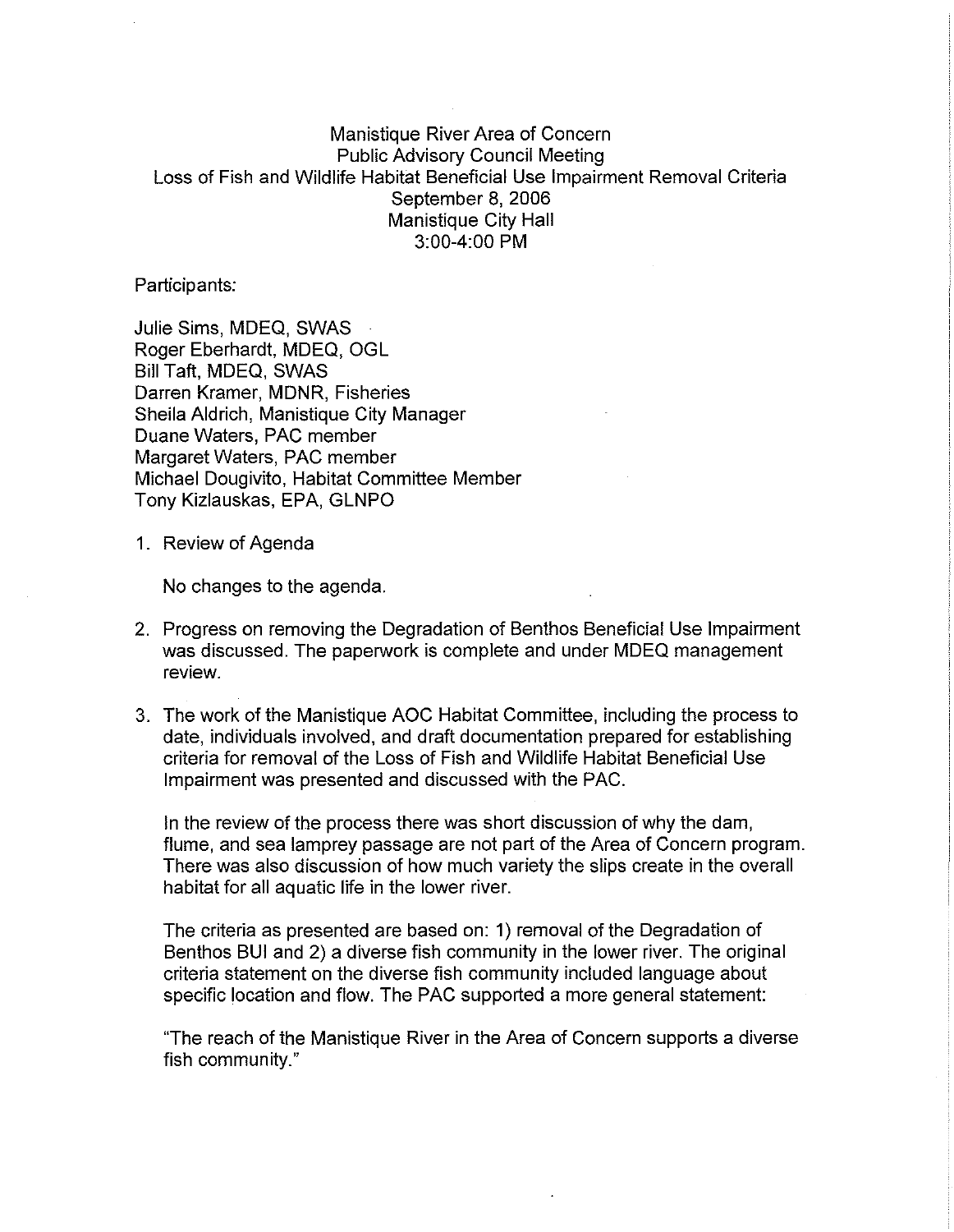It was noted that the fish diversity in the river at the present is likely what was typical of the area prior to development. Further, the nicely varied habitat and proximity to Lake Michigan has led to the diversity and abundance of fish in the AOC being in the top 5% of sites sampled in the Upper Peninsula over the past 20 years.

There was a short discussion of conducting fish population comparison studies with other sites similar to Manistique from data already in hand. The idea was rejected because of the difficulty of finding a similar site and the fact that we don't need comparison data to determine diversity. The MDEQ and MDNR will provide fish sampling data in a report to the AOC program. This may include 2006 data that the MDNR is collecting this fall.

**All present concurred that the criteria as presented and edited were sufficient for the Loss of Fish and Wildlife Habitat BUI in the Manistique River AOC.** 

4. The next step is for the PAC to send a letter or email to the Water Bureau with the locally established criteria. Data is being collected on the fish diversity in the reach of the Manistique River in the Area of Concern. Once the data is assessed and sufficient to support the approved criteria, the DEQ with assistance from the DNR Fisheries will begin writing a report to support removal of this BUI.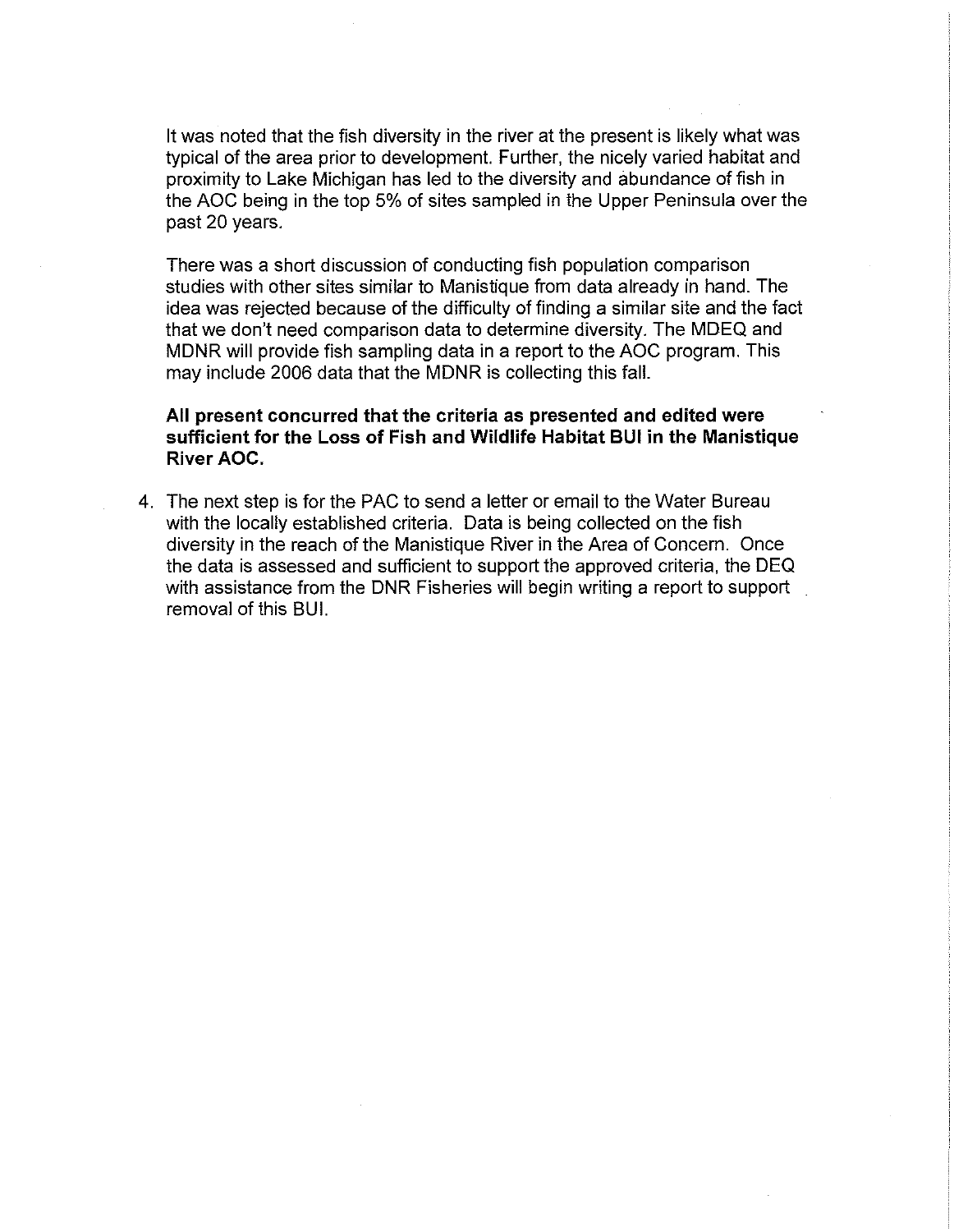#### **Manistique River Habitat Committee Participants**

Julie Sims, Michigan Department of Environmental Quality Roger Eberhardt, Michigan Department of Environmental Quality Bill Taft, Michigan Department of Environmental Quality Jim Pawloski, Michigan Department of Environmental Quality George Madison, Michigan Department of Natural Resources Darren Kramer, Michigan Department of Natural Resources Mike Herman, Michigan Department of Natural Resources Jessica Misiak, Michigan Department of Natural Resources Merilee Blowers, Manistique Papers Rich Aldrich, Manistique Papers Tony Kizlauskas, U. S. Environmental Protection Agency Neil Grossnickle, Schoolcraft County Sports Fisherman Association Dan Clark, Schoolcraft County Sports Fisherman Association Ken Golat, Schoolcraft County Sports Fisherman Association Keith Aldrich, Schoolcraft County Sports Fisherman Association David Demers, Schoolcraft County Sports Fisherman Association Michael Dougovito, Prior City Council Member Sheila Aldrich, City of Manistique Deborah Dougivito, City of Manistique Cheryl Kaye, U. S. Fish and Wildlife Service David Gerzcak, U. S. Army Corp of Engineers

Prepared by: Julie Sims, Environmental Quality Analyst Aquatic Nuisance Control and Remedial Action Unit Water Bureau Michigan Department of Environmental Quality September 12, 2006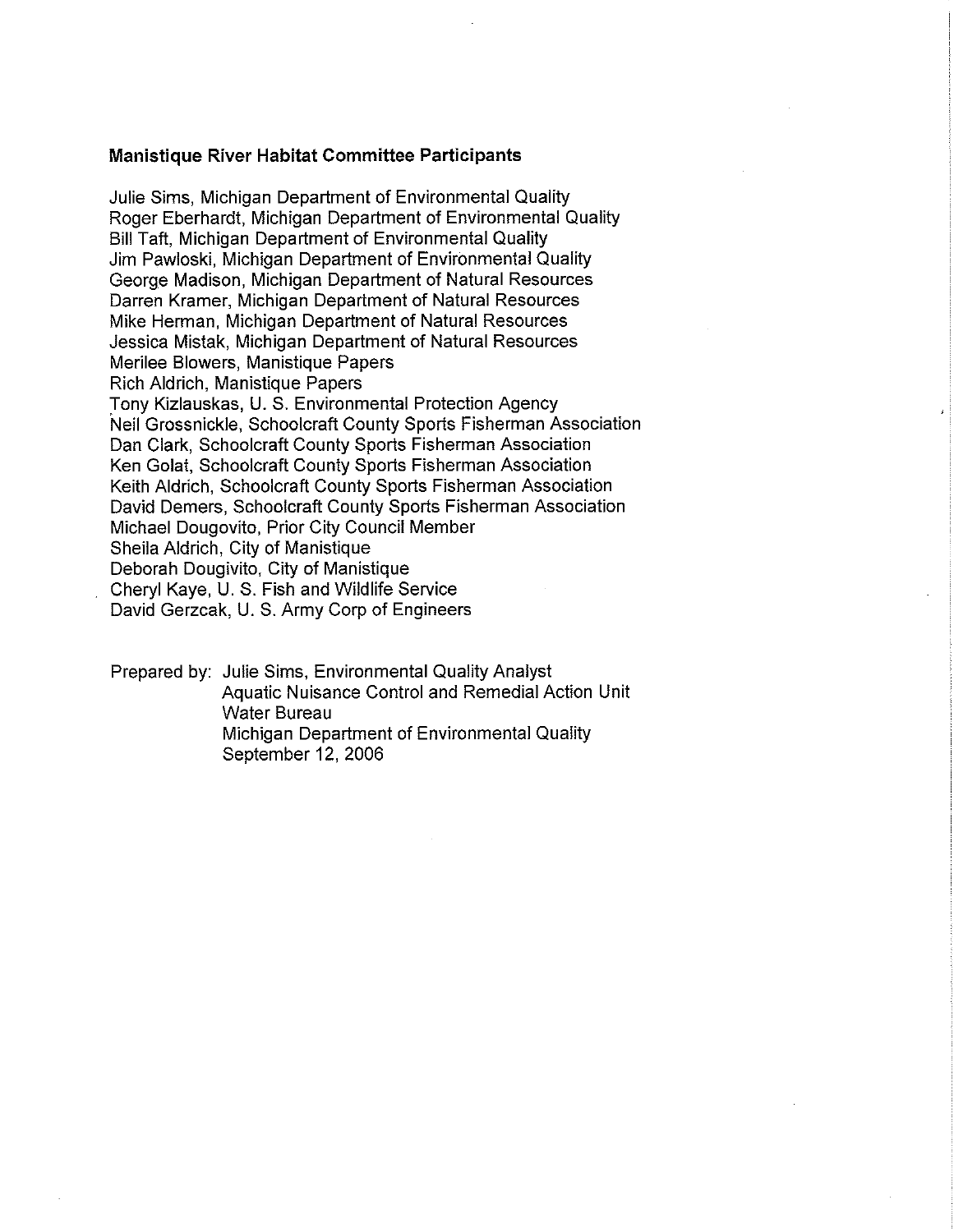September 14, 2006

Ms. Julie Sims Water Bureau Michigan Department of Environmental Quality P.O. Box 30273 Lansing, MI 48909-7773

Dear Ms. Sims,

Pursuant to the Guidance for Delisting Michigan's Areas of Concern *(Guidance),* the Manistique River Public Advisory Council (PAC) has concurred with criteria developed by the Manistique River Habitat Committee for restoration of the Loss of Fish and Wildlife Habitat Beneficial Use Impairment. The criteria and documentation for development are attached. The Habitat Committee followed the process for development of the criteria approved by the Water Bureau in the *Guidance.* 

The attached criteria includes a description of the significance in the Manistique River, a brief history of the impairment, the Loss of Fish and Wildlife Habitat removal criteria, a list of references and list of participants involved in the development process.

The PAC appreciates the flexibility in the *Guidance* to develop criteria relevant to our AOC and the support of the Michigan Department of Environmental Quality and the U. S. EPA Great Lakes National Program Office in development of the criteria.

I look forward to the assessments of this use impairment using our new criteria.

If you have any questions, feel free to contact me.

Sincerely,

Merilee Blowers, Chair Manistique River Public Advisory Council

cc: Tony Kizlauskas, U.S. EPA Manistique River Public Advisory Council Members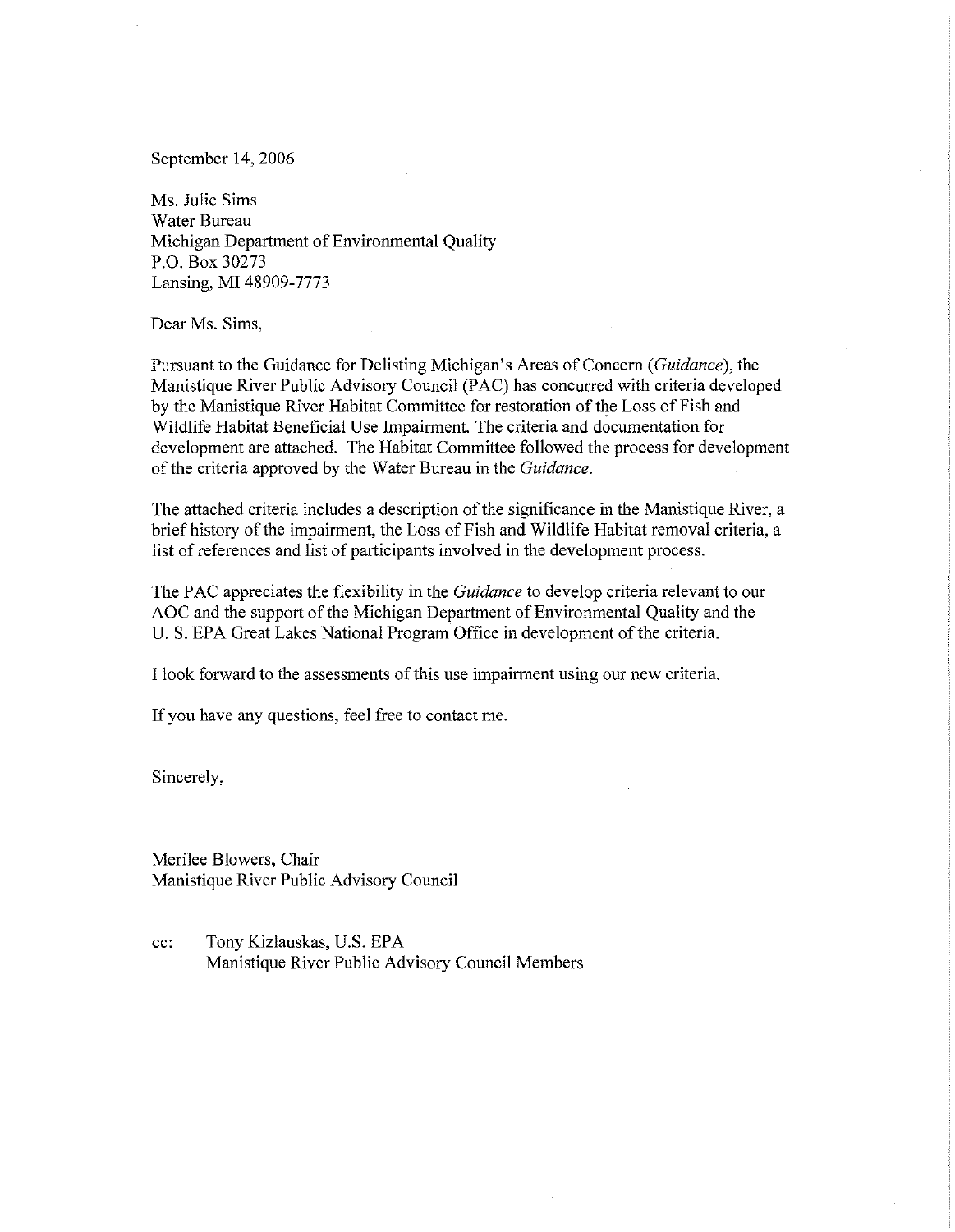# **Removal Criteria for the Manistique River Area of Concern:**

# **Loss of Fish and Wildlife Habitat Beneficial Use Impairment**

## **Significance in the Manistique River Area of Concern**

The Manistique River Area of Concern (AOC) is the last 1. 7 miles of the river, from the dam in Manistique to the mouth of the harbor at Lake Michigan. Impacts to the biota in the Manistique River AOC were first indicated in the mid -1950's. These impacts were attributed primarily to deposit of wood fibers and organic waste from sawmill and paper mill operations, and sanitary waste from the City of Manistique. Later studies also identified chemical wastes contributing to the degradation (MDNR, 1987). Additionally, fisheries management goals in Manistique have been closely tied to dam and flume operations, since the structures were built in the original river channel and have greatly reduced fish habitat. These structures also were blocking sea lamprey and salmon from migrating up the river (Triad Engineering Inc. and Terrafirma Environmental, Inc., 2002).

Sea lamprey reproduction is an important issue in the Manistique River. Adult lamprey find their way around the dam and flume upriver to spawning areas in large numbers each year. Larval lamprey find excellent habitat in the areas above the dam to live, grow, and eventually transform into parasites that go back downstream to Lake Michigan and feed on valuable commercial and recreational fish. Currently the Manistique River is the single largest source of sea lamprey to northern Lake Michigan, with numbers great enough that serious damage is being done to the fish populations there. Periodic treatments of the Manistique River reduce the number of larvae, but adult lamprey passage at the dam and flume remains a key problem. Though not mentioned in the original 1987 Remedial Action Plan, sea lamprey were highlighted as a problem in the 1996 RAP update (MDEQ, 1997). The U.S. Fish and Wildlife Service sea lamprey control program, with funding from the Great Lakes Fishery Commission, conducts treatments of the river and is continuing to work with other agencies and partners to develop proposals for actions. The agencies and partners are committed to finding and implementing solutions. Because this issue is not directly related to the Loss of Fish and Wildlife Habitat beneficial use impairment and is being addressed by other programs in place, it will not be part of remedial actions under the Area of Concern program. Thus, the Area of Concern boundary remains the river up to, but not including, the dam in Manistique.

## **Restoration Criteria**

In the 1987 Remedial Action Plan (RAP), Loss of Fish and Wildlife Habitat is mentioned as a possible use impairment that will be investigated as part of the RAP. It states that studies of the Manistique River and harbor in the mid-1970's showed a reduction in numbers and variety of bottom dwelling organisms in the AOC as compared to an area upstream of the AOC. This reduction was attributed to chemical and /or physical degradation of benthic habitat due to toxic levels of contaminants in the sediments and deposition of undesirable materials on the river and harbor substrates (MDNR, 1987).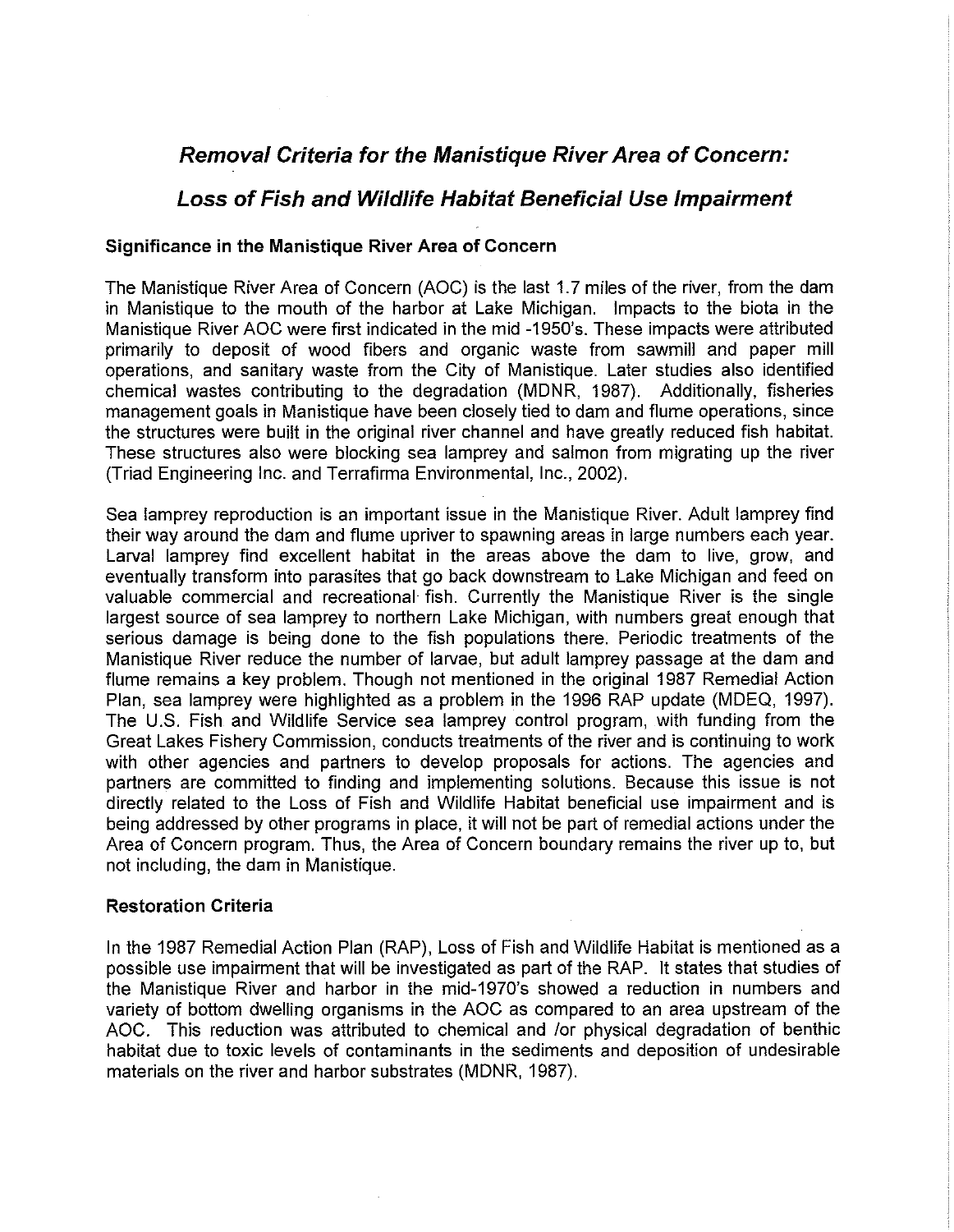Studies done in 1969 and 1976-78 reported the presence of pulp fibers and woody debris on the substrate in some of the channels and continuing into the harbor. The presence of these materials was attributed to historical pulping operations at Manistique Papers and historical sawmill operations that operated on the lower Manistique River. With the closing of the sawmills, improved wastewater treatment at Manistique Papers and the change to recycled magazines as a source of paper fiber, the discharge of the wood fiber was eliminated. Additionally, problems impacting aquatic life were identified due to benthos contaminated with PCBs and heavy metals (Triad Engineering Inc. and Terrafirma Environmental, Inc., 2002).

In order to clearly identify and document what the historical impairments were and to set delisting targets in the Manistique River AOC according to the Guidance for Delisting Michigan's Great Lakes Areas of Concern (MDEQ, 2006), a habitat committee was formed. The Manistique River Habitat Committee is comprised of representatives from the Michigan Department of Environmental Quality, Michigan Department of Natural Resources, Manistique Papers, the Schoolcraft County Sports Fisherman Association, United States Environmental Protection Agency, United States Fish and Wildlife Service and the City of Manistique. The committee met in Manistique twice and held three additional conference calls.

The committee has recommended that this BUI will be considered restored when:

- 1. Degradation of Benthos BUI has been removed according to the Guidance for Delisting Michigan's Great Lake Areas of Concern.
- 2. The reach of the Manistique River in the Area of Concern supports a diverse fish community.

Removal of this BUI will be based on achievement of the above restoration criteria. Currently, the Degradation of Benthos BUI is going through the removal process and data is being collected on the fish diversity in the reach of the Manistique River in the Area of Concern.

### **References**

Michigan Department of Environmental Quality. 1996. Manistique River Area of Concern. Manistique, Michigan: Remedial Action Plan Update for the Michigan Department of Environmental Quality, Surface Water Quality Division. Lansing, MI.

----. 2006. Guidance for Delisting Michigan's Great Lakes Areas of Concern. MI/DEQ/WB-06/001.

MDNR. 1987. Remedial Action Plan for the Manistique River Area of Concern. Michigan Department of Natural Resources, Surface Water Quality Division. Lansing, MI.

Triad Engineering Incorporated and Terrafirma Environmental, Inc. 2002. Remedial Action Plan Update, Manistique River and Harbor Area of Concern, Manistique, Michigan. Prepared for Great Lakes Commission and Michigan Department of Environmental Quality. September 2002.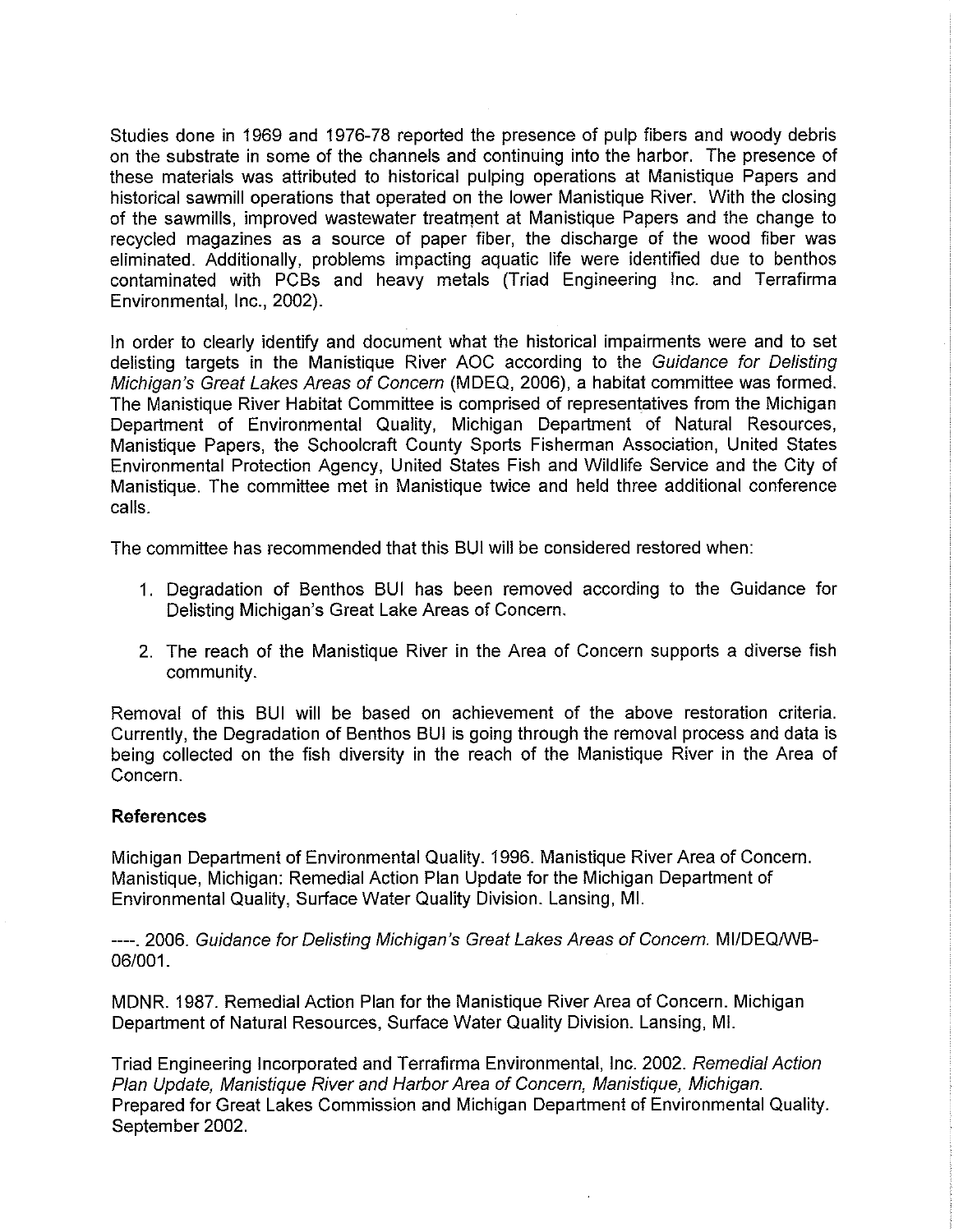| From:    | Julie Sims                                                                 |
|----------|----------------------------------------------------------------------------|
| To:      | Richard Hobrla                                                             |
| Date:    | Mon, Oct 2, 2006 4:09 PM                                                   |
| Subject: | Manistique River AOC - Loss of Fish and Wildlife Habitat Delisting Targets |

Hi Rick,

The Manistique River Habitat Committee convened under the Manistique River Area of Concern Public Advisory Council (PAC) has finalized criteria for removal of the Loss of Fish and Wildlife Habitat Beneficial Use Impairment (BUI) in the Manistique River Area of Concern. The local criteria and documentation from Merilee Blowers, chair of the PAC, are attached.

The Habitat Committee used the process approved by the Water Bureau in development of the criteria. The local PAC has the authority under the Guidance for Delisting Michigan's Areas of Concern to finalize and approve criteria for removal of the Loss of Fish and Wildlife Habitat BUI, so these do not need further action by the Water Bureau.

If you have any questions, feel free to contact me.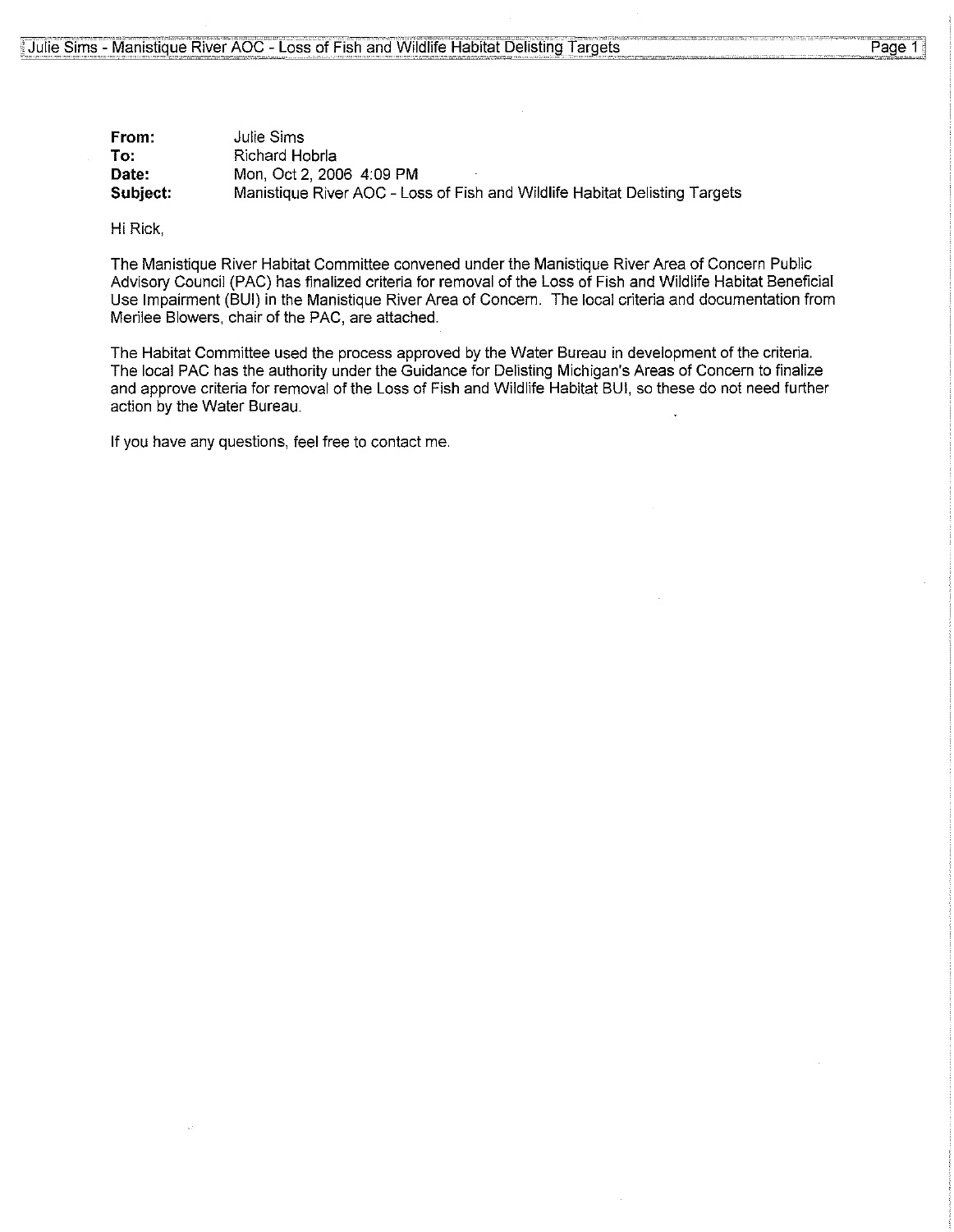November 13, 2007

PUBLIC MEETING REGARDING THE POTENTIAL REMOVAL OF THE BENIFICIAL USE IMPAIRMENT (BUI), LOSS OF FISH AND WILDLIFE HABITAT, IN THE MANISTIQUE RIVER AREA OF CONCERN (AOC), SCHOOLCRAFT COUNTY. The Manistique River is a Great Lakes AOC and in order to be 'delisted' as an AOC, all BUis must be restored. The purpose of the public meeting is to discuss the restoration status of the fish and wildlife habitat and to obtain comments on removal of this BUI for the Manistique River AOC. The public meeting will be held November 13, 2007, at 6:00 p.m. at the City Hall, 300 North Maple Street, Manistique, Michigan. Comments on the removal recommendation may also be submitted to Julie Sims, Department of Environmental Quality, Water Bureau, P.O. Box 30273, Lansing, Michigan 48909-7773, by December 13, 2007. Information regarding the status assessment of the BUI may be obtained by contacting the WB. Information Contact: Julie Sims, Water Bureau, at 517-373-2372, or E-mail: simsj@michigan.gov.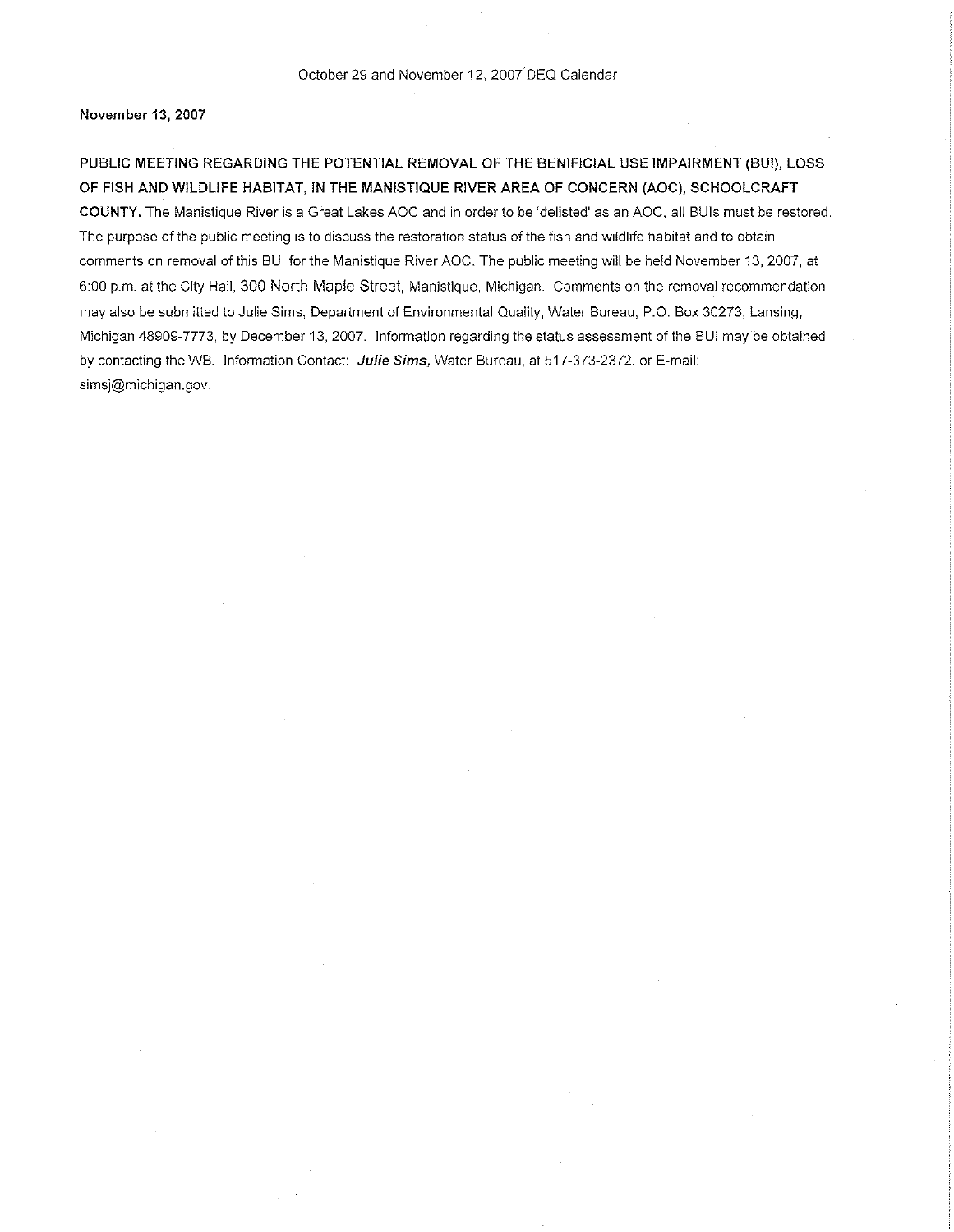## **Manistique River Area of Concern Public Meeting City Hall 300 North Maple Street Manistique, Ml 49854 Tuesday, November 13,2007 6pm-7pm**

I

 $\mathbb{I}$ 

I

 $\mathbf{I}$ 

 $\mathbf{I}$ 

 $\overline{\phantom{a}}$ 

**Purpose:** Removal Recommendation for the Loss of Fish and Wildlife Habitat Beneficial Use Impairment in the Manistique River Area of Concern

### **Attendees:**

 $\sqrt{3}$ 

Julie Sims, Michigan Department of Environmental Quality (MDEQ) Michelle Seizer, MDEQ Tony Kizlauskas, US Environmental Protection Agency - Great Lakes National Program Office (GLNPO) Darren Kramer, Michigan Department of Natural Resources, Fisheries Division Sheila Aldrich, Manistique City Manager Keith Aldrich, Schoolcraft County Corey Barr, Water/ Wastewater Superintendent, Public Advisory Council (PAC) Chair Deborah A. Dougovito, City of Manistique Rich Aldrich, Manistique Papers, Inc. Kyle Reque, Manistique Downtown Development Authority John Filaramo, City of Manistique

### **Welcome and Review of Agenda,** Julie Sims

## **Removal Recommendation of the Loss of Fish and Wildlife Beneficial Use Impairment for the Manistique River Area of Concern,** Julie Sims and Darren Kramer

- I. Background on Loss of fish and Wildlife Habitat (see Removal Recommendation handout)
- II. Assessment of Restoration (see Removal Recommendation handout)
- Ill. Recommendation (see Removal Recommendation handout)

The Loss of Fish and Wildlife Habitat Beneficial Use Impairment (BUI) in the Manistique River Area of Concern is recommended for removal.

## **Local Public Advisory Council,** Corey Barr

Manistique River AOC is used as an example of how to get things done and remove BUis. This came up several times at the SPAC meetings attended.

### **Public Questions/Comments,** Julie Sims

PAC members: Which BUis are next? Sims response: Monitoring to assess *E.* coli in Manistique River was completed in summer of 2007 and the Beach Closings will be next after revisions to the Guidance for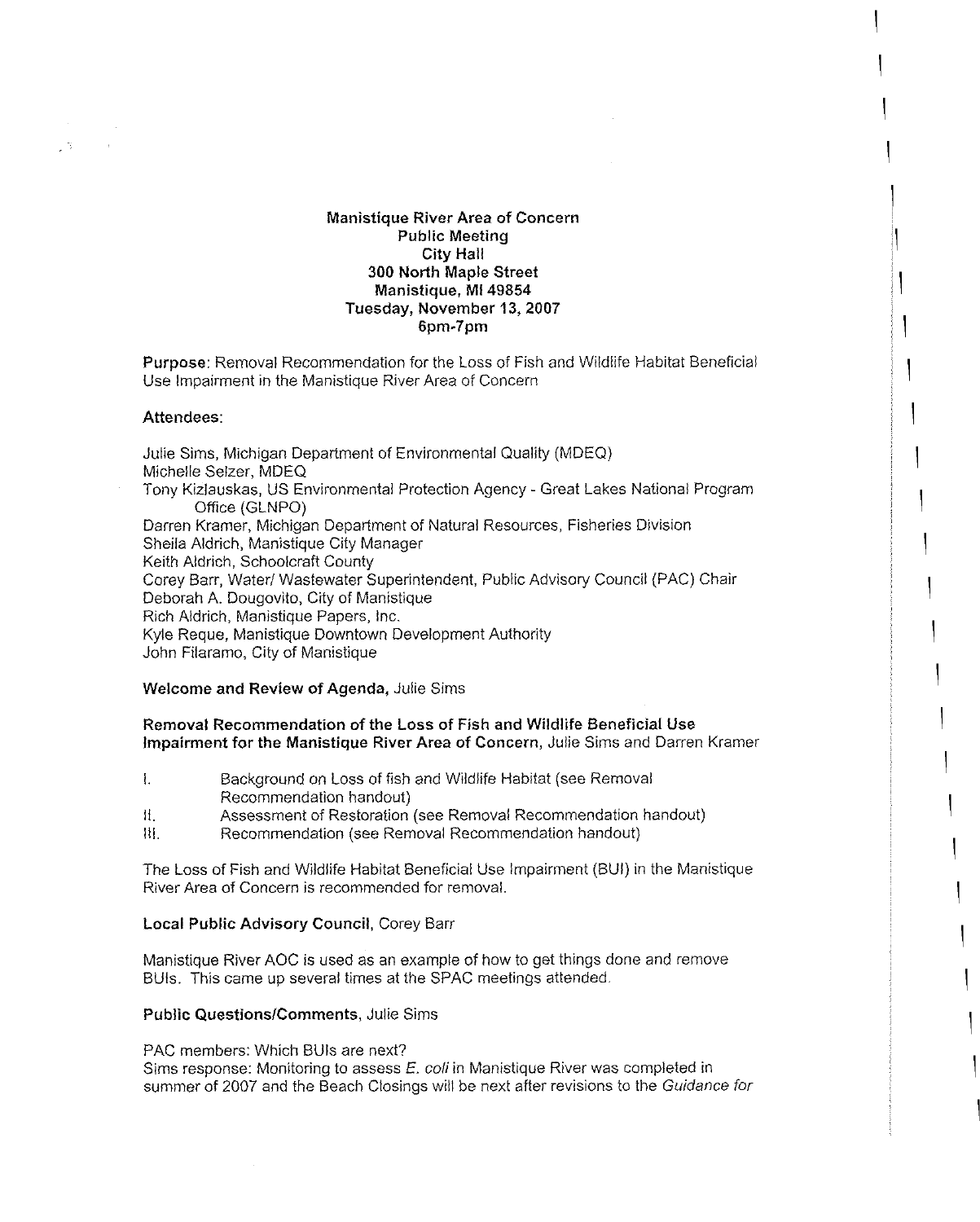Delisting Michigan's Great Lakes Areas of Concern are concurred with by the USEPA -GLNPO. Hope to hold public meeting in spring on Beach Closings BUI.

The MDEQ is working with other agency staff to potentially assess the Restrictions on Dredging BUI across the State this year. MDEQ is also working with the Michigan Department of Community Health on obtaining funds to develop a Manistique River AOC fish consumption advisory brochure. If funds are obtained, the agencies would like to have it available for the annual fishing derby in July and will be looking for input from the community on the development of the brochure.

### **Next Steps,** Julie Sims

Once a letter of acceptance for the removal recommendation is received from the Public Advisory Council and the public comment period closes on December 13, 2007, the Water Bureau will send a letter to the GLNPO requesting concurrence. Once the GLNPO has concurred, the Loss of Fish and Wildlife Habitat BUI will be formally removed.

Meeting adjourned at 6:45 PM

Contact:

Julie Sims, AOC Liaison Michigan Department of Environmental Quality Constitution Hall 525 West Allegan St. P.O. BOX 30273 Lansing, Ml 48909-7773

Phone: (517) 373-2732 Fax: (517) 335-4381 simsj@michigan.gov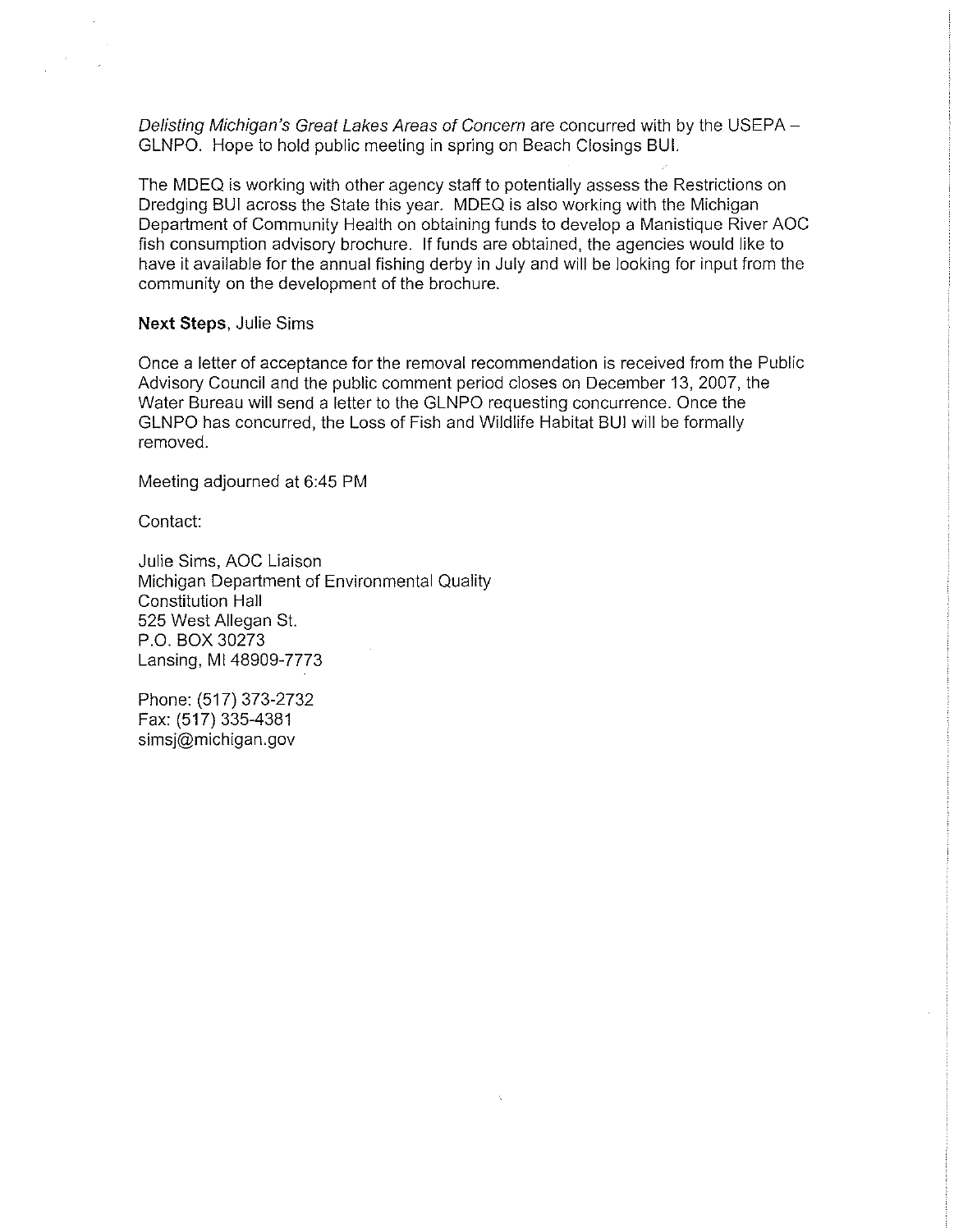Uster Price Reprod Sheila Aldrich ANTHONY KILLAUSKAJ OMONTSAque Halditat-Public Meeting Sign-In Sheet  $K$ aith Alavich DARRED KRAMER Kyle Kepve Cored Barr Jule Sins Deborah A. Dougorito Rich Aronich Michelle Seleen Name City of Manistrane City of Monistique City of Maristique) Affilia fior MOCQ Schoolerat+ Co. PAC MDEQ. Dowstow Dela Authority<br>City of Maristique  $\mathcal{U}$ SENA - GREITT LAKET<br>WATONAL PROAFERCE ADOR-Barres IdN Contact Into 906-341-238 517-373-2732  $577 - 841 - 3731$  $q_{DG}$  - 341 - 1277  $906 - 28 = 2351$ 9063414252 906-341-2290 3 / 2-353-B7Z7 Ki2lauskar, anthonog@epa. 906-341-2090 906.341-5312 Saldriche charterni, ret Johil FilmRAMA (S)<br>Johil FilmD y dina . com Kaldrich acharter wir wet Colu<br>ddougovito@charterinternet.com KREGINE @ Hawkstryve paper mstrapt: lødranterinterint ralds chemanistique popos. SIMS ROMICNIGAN 90 KRANTING IN It Hotel And Kan  $1113/0+$